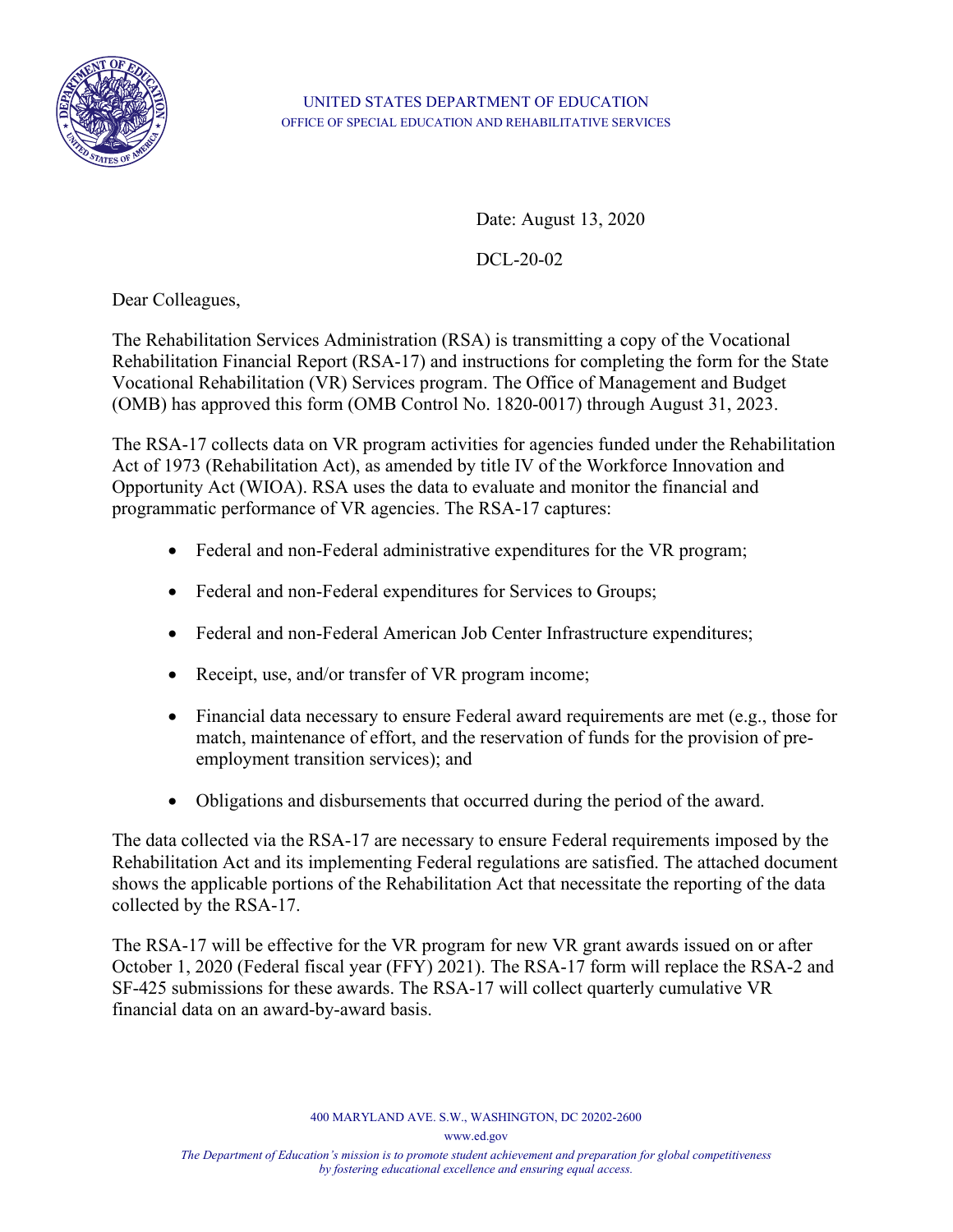Forms must be submitted electronically through the RSA Management Information System. To enter data into this form online, visit https://rsa.ed.gov. To enter data, individuals must have a user ID. If you do not have a user ID, the procedures for obtaining one are located at:

<https://rsa.ed.gov/help/technical-support>

If you have any questions about completing the RSA-17, please contact the RSA Financial Management Specialist assigned to your agency.

Sincerely,

/S/

Mark Schultz Commissioner, Rehabilitation Services Administration Delegated the authority to perform the functions and duties of the Assistant Secretary for the Office of Special Education and Rehabilitative Services

Attachment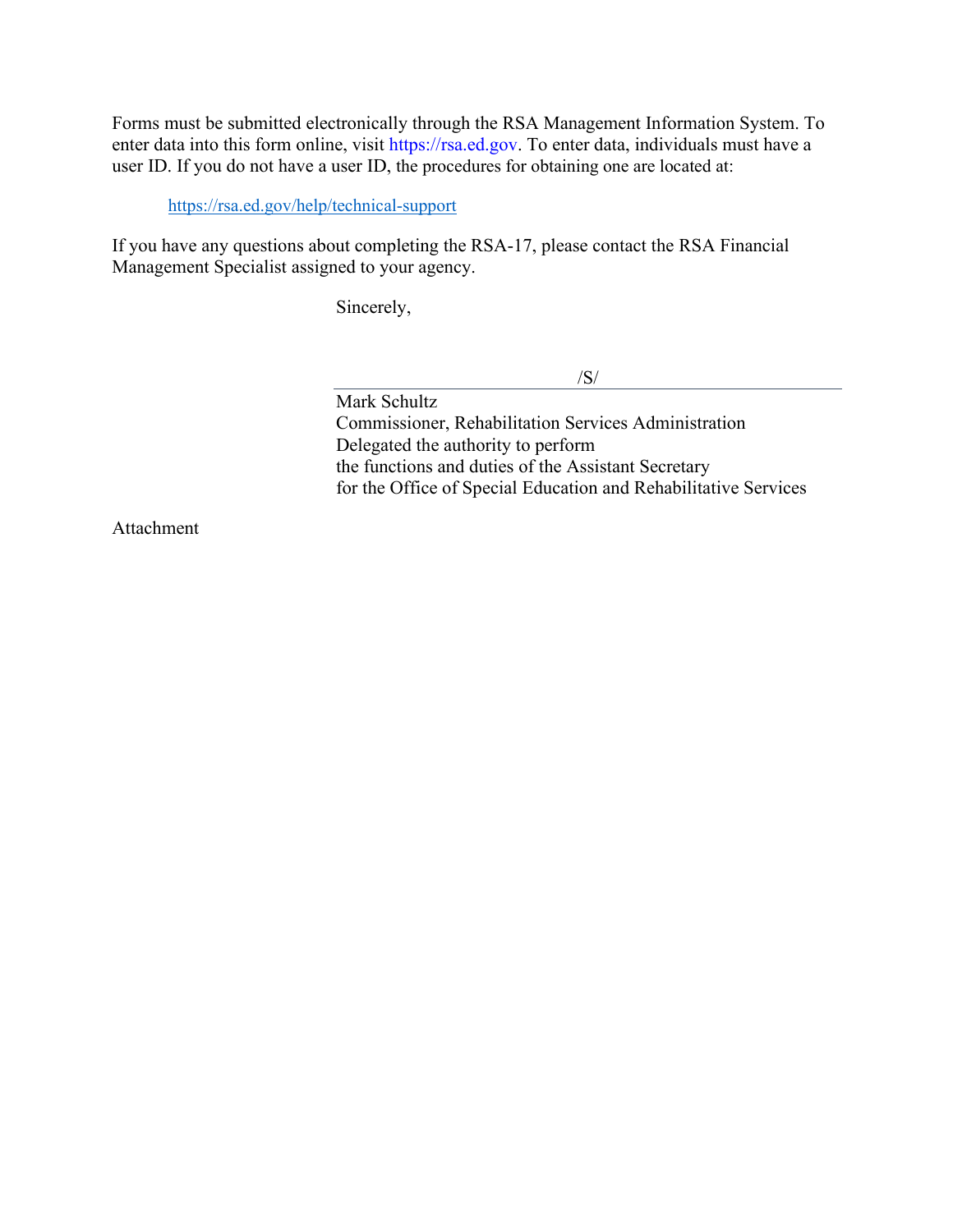|          |                                                                                                                                                |    | VOCATIONAL REHABILITATION FINANCIAL REPORT (RSA-17) |  |                            |               |
|----------|------------------------------------------------------------------------------------------------------------------------------------------------|----|-----------------------------------------------------|--|----------------------------|---------------|
|          | A. Grant Award Information                                                                                                                     |    |                                                     |  |                            |               |
|          | 1. Federal Grant Award Number*                                                                                                                 |    | 2. Federal Fiscal Year*                             |  | 3. Grant Period (From/To)* |               |
|          | Recipient Organization*                                                                                                                        |    |                                                     |  |                            |               |
| 4.<br>5. | Basis of Accounting                                                                                                                            | 6. |                                                     |  |                            |               |
|          | $\Box$ Accrual                                                                                                                                 |    | <b>Reporting Period</b><br>End Date*                |  | 7. Final Report            |               |
|          |                                                                                                                                                |    |                                                     |  |                            |               |
|          | $\Box$ Cash                                                                                                                                    |    |                                                     |  |                            |               |
|          | 8. DUNS Number*                                                                                                                                | 9. | Recipient Account Number or Identifying Number*     |  |                            |               |
|          | <b>B.</b> Federal Funds                                                                                                                        |    |                                                     |  |                            | <b>Amount</b> |
|          | 10. Total Federal Funds Awarded*                                                                                                               |    |                                                     |  |                            |               |
|          | 11. Federal Cash Receipts                                                                                                                      |    |                                                     |  |                            |               |
|          | 12. Federal Cash Disbursements                                                                                                                 |    |                                                     |  |                            |               |
|          | 13. Federal Cash on Hand*                                                                                                                      |    |                                                     |  |                            |               |
|          | 14. Federal Share of Allowable Expenditures                                                                                                    |    |                                                     |  |                            |               |
|          | 15. Federal Funds Expended for the Provision of Pre-Employment Transition Services                                                             |    |                                                     |  |                            |               |
|          | (not including expenditures for these services incurred with program income)                                                                   |    |                                                     |  |                            |               |
|          | 16. Federal Share for Establishment of Facilities for CRP Purposes                                                                             |    |                                                     |  |                            |               |
|          | 17. Federal Share for Construction of Facilities for CRP Purposes                                                                              |    |                                                     |  |                            |               |
|          | 18. Federal Share of Allowable Unliquidated Obligations                                                                                        |    |                                                     |  |                            |               |
|          | 19. Total Federal Share*                                                                                                                       |    |                                                     |  |                            |               |
|          | 20. Unobligated Balance of Federal Funds*                                                                                                      |    |                                                     |  |                            |               |
|          | C. Federal Program Income                                                                                                                      |    |                                                     |  |                            | <b>Amount</b> |
|          | 21. Total Federal Program Income Received                                                                                                      |    |                                                     |  |                            |               |
|          | 22. Program Income Expended Under VR Program in Accordance with the Addition                                                                   |    |                                                     |  |                            |               |
|          | Alternative                                                                                                                                    |    |                                                     |  |                            |               |
|          | 23. VR SSA Payments Transferred to the State Independent Living Services Program                                                               |    |                                                     |  |                            |               |
|          | 24. VR SSA Payments Transferred to the Independent Living Services for Older                                                                   |    |                                                     |  |                            |               |
|          | Individuals who are Blind Program                                                                                                              |    |                                                     |  |                            |               |
|          | 25. VR SSA Payments Transferred to the Client Assistance Program<br>26. VR SSA Payments Transferred to the State Supported Employment Services |    |                                                     |  |                            |               |
|          | Program                                                                                                                                        |    |                                                     |  |                            |               |
|          | 27. Unexpended Program Income*                                                                                                                 |    |                                                     |  |                            |               |
|          | D. Reporting Non-Federal Share in the FFY of Appropriation (1st - 4th Qtr.)                                                                    |    |                                                     |  |                            | <b>Amount</b> |
|          | 28. Total Non-Federal Share of Allowable Expenditures (1st - 4th Qtr.)                                                                         |    |                                                     |  |                            |               |
|          | 29. Non-Federal Share of Allowable Unliquidated Obligations (1st - 4th Qtr.)                                                                   |    |                                                     |  |                            |               |
|          | 30. Non-Federal Share for Establishment of Facilities for CRP Purposes (1st – 4th Qtr.)                                                        |    |                                                     |  |                            |               |
|          | 31. Non-Federal Share for Construction of Facilities for CRP Purposes (1st-4th Qtr.)                                                           |    |                                                     |  |                            |               |
| E.       | Reporting Non-Federal Share in the Carryover Year (5th - 8th Qtr.)                                                                             |    |                                                     |  |                            | <b>Amount</b> |
|          | 32. Non-Federal Expenditures for Allowable Unliquidated Obligations Reported on the                                                            |    |                                                     |  |                            |               |
|          | 4th Quarter Report, Line 29, Liquidated After the 4th Quarter (5th – 8th Qtr.)                                                                 |    |                                                     |  |                            |               |
|          | 33. Additional New Non-Federal Expenditures (5th – 8th Qtr.)                                                                                   |    |                                                     |  |                            |               |
|          |                                                                                                                                                |    |                                                     |  |                            |               |
|          | 34. Non-Federal Share for Establishment of Facilities for CRP Purposes (5th – 8th Qtr.)                                                        |    |                                                     |  |                            |               |

\*Data entry is not required. Expiration: 08/31/2023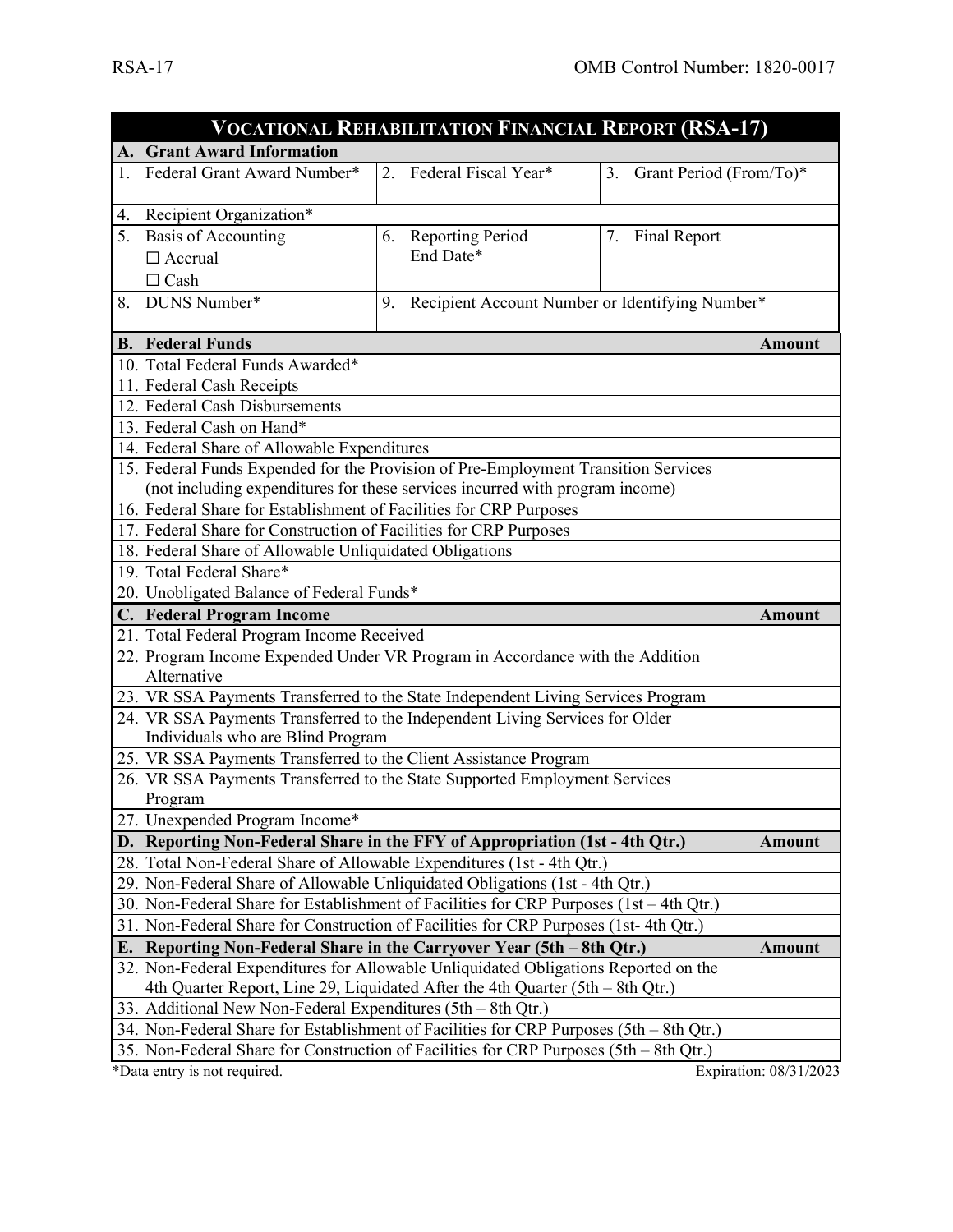|    | <b>F.</b> Indirect Expenses                                                                                                           |                                                         |                   |                                                                                |         |                                                                                                      |                     |
|----|---------------------------------------------------------------------------------------------------------------------------------------|---------------------------------------------------------|-------------------|--------------------------------------------------------------------------------|---------|------------------------------------------------------------------------------------------------------|---------------------|
|    |                                                                                                                                       | 36. Federal Cognizant Agency for Indirect Costs:        |                   |                                                                                |         |                                                                                                      |                     |
|    | a. Type                                                                                                                               | b. Rate                                                 | c. Period<br>From | d. Period To                                                                   | e. Base | f. Amount<br>Charged*                                                                                | g. Federal<br>Share |
|    |                                                                                                                                       |                                                         |                   |                                                                                |         |                                                                                                      |                     |
|    |                                                                                                                                       |                                                         |                   |                                                                                |         |                                                                                                      |                     |
|    |                                                                                                                                       |                                                         |                   |                                                                                |         |                                                                                                      |                     |
|    |                                                                                                                                       |                                                         |                   | h. Totals*                                                                     |         |                                                                                                      |                     |
|    |                                                                                                                                       | G. Federal and Non-Federal Expenditures                 |                   | (Include Program Income - Do NOT Include Unliquidated Obligations)             |         |                                                                                                      | <b>Amount</b>       |
|    |                                                                                                                                       | 37. Administrative Expenditures                         |                   |                                                                                |         |                                                                                                      |                     |
|    | 38. Expenditures Incurred for the Provision of Pre-employment Transition Services by<br>Agency Staff Only*                            |                                                         |                   |                                                                                |         |                                                                                                      |                     |
|    | a.<br>Staff Only                                                                                                                      |                                                         |                   |                                                                                |         | Required and Coordination Pre-employment Transition Services Provided by Agency                      |                     |
|    |                                                                                                                                       |                                                         |                   | b. Authorized Pre-employment Transition Services Provided by Agency Staff Only |         |                                                                                                      |                     |
|    | 39. Services to Groups*                                                                                                               |                                                         |                   |                                                                                |         |                                                                                                      |                     |
|    | a.                                                                                                                                    |                                                         |                   | Establishment, Development, or Improvement of CRP*                             |         |                                                                                                      |                     |
|    | b.                                                                                                                                    | Telecommunication Systems                               |                   |                                                                                |         |                                                                                                      |                     |
|    | $\mathbf{c}$ .                                                                                                                        |                                                         |                   | Special Services to Provide Nonvisual Access to Information                    |         |                                                                                                      |                     |
|    | d.                                                                                                                                    | <b>Technical Assistance to Businesses</b>               |                   |                                                                                |         |                                                                                                      |                     |
|    | e.                                                                                                                                    |                                                         |                   | Business Enterprise Program (Randolph-Sheppard Program)                        |         |                                                                                                      |                     |
|    | f.                                                                                                                                    | <b>Transition Consultation and Technical Assistance</b> |                   |                                                                                |         |                                                                                                      |                     |
|    | g.                                                                                                                                    | Transition Services to Youth and Students               |                   |                                                                                |         |                                                                                                      |                     |
|    | h.                                                                                                                                    |                                                         |                   | Establishment, Development, or Improvement of Assistive Technology             |         |                                                                                                      |                     |
|    | $\mathbf{i}$ .                                                                                                                        | <b>Support for Advanced Training</b>                    |                   |                                                                                |         |                                                                                                      |                     |
|    |                                                                                                                                       | 40. American Job Center Infrastructure Expenditures     |                   |                                                                                |         |                                                                                                      |                     |
|    |                                                                                                                                       |                                                         |                   |                                                                                |         |                                                                                                      |                     |
|    | 41. Total Innovation and Expansion (I&E) Expenditures<br>I&E Expenditures Supporting State Rehabilitation Council Resource Plan<br>a. |                                                         |                   |                                                                                |         |                                                                                                      |                     |
|    | I&E Expenditures Supporting Statewide Independent Living Council Resource Plan<br>b.                                                  |                                                         |                   |                                                                                |         |                                                                                                      |                     |
|    | H. Remarks                                                                                                                            |                                                         |                   |                                                                                |         |                                                                                                      |                     |
|    | Remarks                                                                                                                               |                                                         |                   |                                                                                |         |                                                                                                      |                     |
|    |                                                                                                                                       |                                                         |                   |                                                                                |         |                                                                                                      |                     |
| I. |                                                                                                                                       |                                                         |                   |                                                                                |         | Certification: By signing this report, I certify that it is true, complete, and accurate to the best |                     |
|    |                                                                                                                                       |                                                         |                   |                                                                                |         | of my knowledge. I am aware that any false, fictitious, or fraudulent information may subject        |                     |
|    |                                                                                                                                       |                                                         |                   |                                                                                |         | me to criminal, civil, or administrative penalties. (U.S. Code, Title 18, Section 1001)              |                     |
|    | 42. Name and Title of                                                                                                                 |                                                         |                   |                                                                                |         |                                                                                                      |                     |
|    |                                                                                                                                       | Authorized Certifying Official                          |                   |                                                                                |         |                                                                                                      |                     |
|    | 43. Telephone                                                                                                                         |                                                         |                   |                                                                                |         |                                                                                                      |                     |
|    |                                                                                                                                       | (Area code, number, and extension)                      |                   |                                                                                |         |                                                                                                      |                     |
|    | 44. Email Address                                                                                                                     |                                                         |                   |                                                                                |         |                                                                                                      |                     |
|    | Official                                                                                                                              | 45. Signature of Authorized Certifying                  |                   |                                                                                |         |                                                                                                      |                     |
|    |                                                                                                                                       | 46. Date Report Submitted                               |                   |                                                                                |         |                                                                                                      |                     |
|    | (Month, day, year)                                                                                                                    |                                                         |                   |                                                                                |         |                                                                                                      |                     |
|    | *Data entry is not required.<br>Expiration: 08/31/2023                                                                                |                                                         |                   |                                                                                |         |                                                                                                      |                     |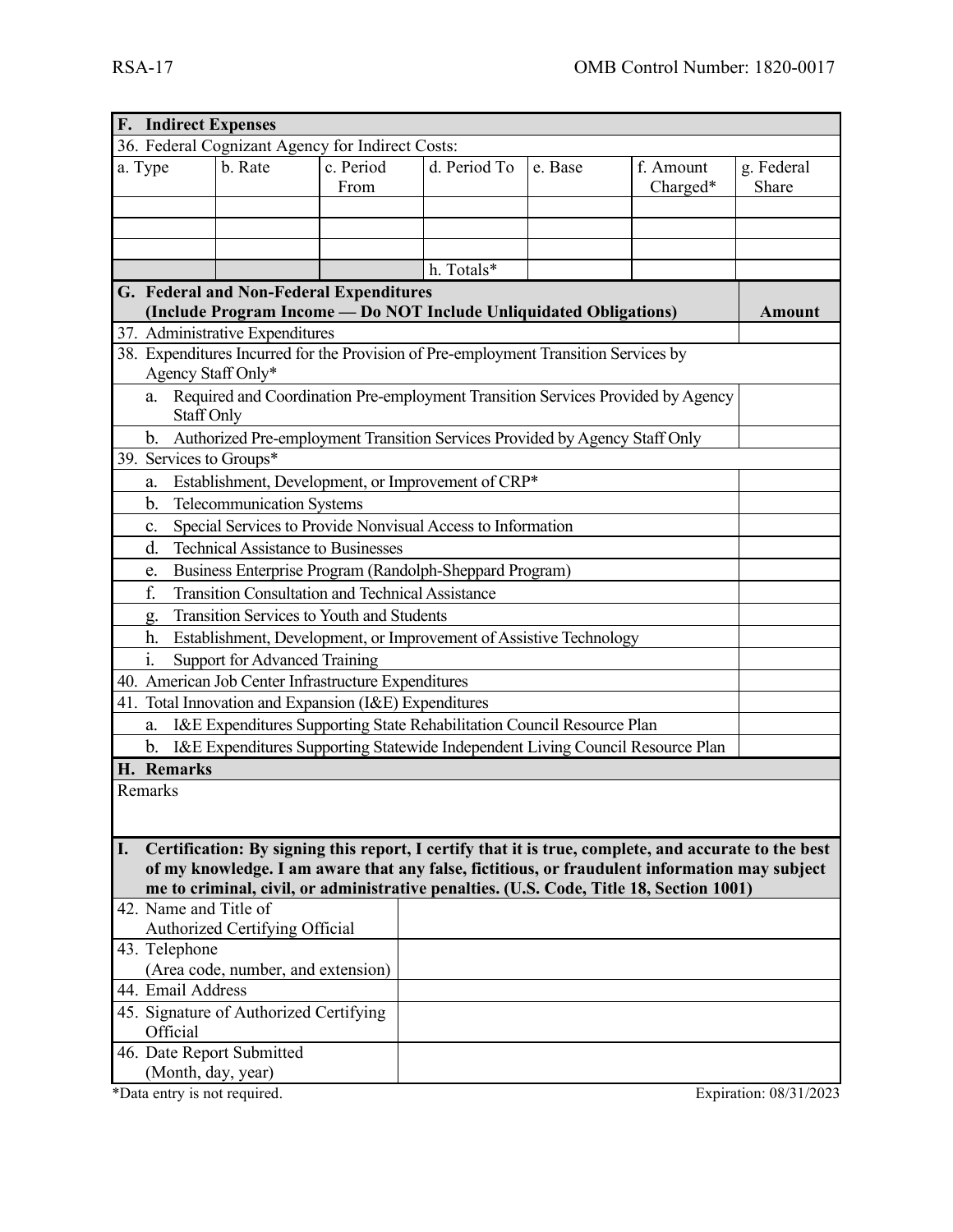#### **Paperwork Burden Statement**

According to the Paperwork Reduction Act, as amended, no persons are required to respond to a collection of information unless it displays a valid Office of Management and Budget (OMB) Control Number. The valid OMB control number for this information collection is 0820-0017. Public reporting burden for this collection of information is estimated to average 32.67 hours per response, including time for reviewing instructions, searching existing data sources, gathering and maintaining the data needed, and completing and reviewing the collection of information. The obligation to respond to this collection is required to obtain or retain a benefit. If you have comments or concerns regarding the status of your individual submission of this form, please contact David Steele at (202) 245-6520.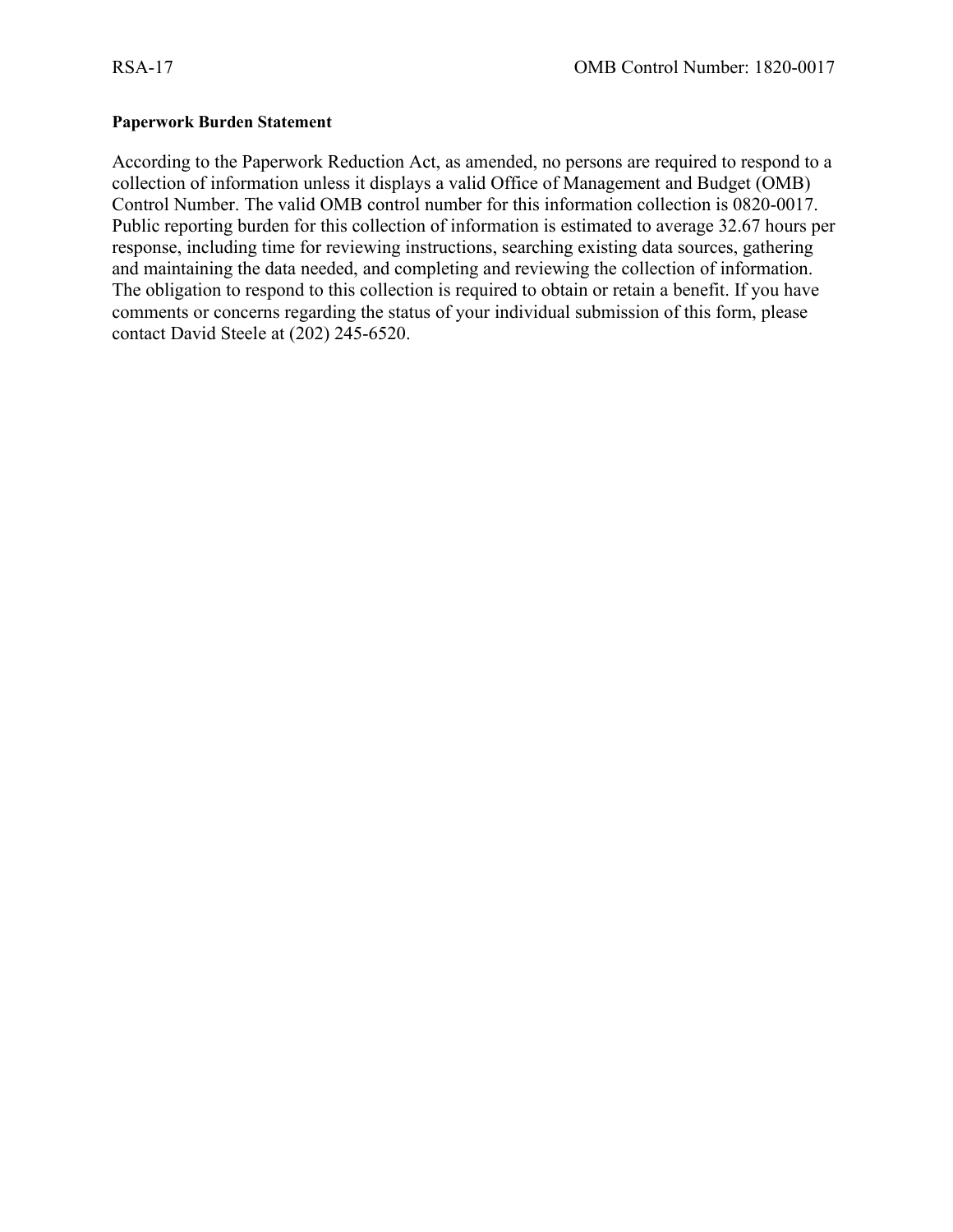# **I. General Information**

The RSA-17 is a cumulative report that captures the financial status of a grant award at a specific point in time. Grantees use the form to report cumulative expenses that are calculated by adding all expenses from the beginning of the period of performance for the award (i.e., beginning of the reporting period) to the end of the reporting period specified on the RSA-17.

Agencies are required to maintain supporting documentation to substantiate the financial data reported on the RSA-17, as is true for any financial reports submitted by the grantee (2 C.F.R. § 200.302(a)). Additionally, the agency's financial and accounting systems must be sufficient to permit the preparation of reports required by general and program-specific terms and conditions; and the tracing of funds to a level of expenditures adequate to establish that such funds have been used according to the Federal statutes, regulations, and the terms and conditions of the Federal award (Id.).

The RSA-17 will be available online the next working day after the end date of the reporting period. A grantee is required to submit an RSA-17 report quarterly for every grant award's period of performance, regardless of whether expenses were incurred during any particular quarterly reporting period. If expenses were not incurred during a particular quarter of the period of performance, the grantee should report a zero for the appropriate line items.

Forms must be submitted electronically through the RSA Management Information System (RSAMIS). In addition, grantees should maintain a hardcopy of the report, signed by the certifying official, for verification purposes.

To enter data into this form online, visit https://rsa.ed.gov. To enter data, individuals must have a user ID. If you do not have a user ID, the procedures for obtaining one are located at:

## <https://rsa.ed.gov/help/technical-support>

Agencies are responsible for having internal controls necessary to ensure RSA-17 data are accurate and reliable upon submission to RSA. Agencies may request, through the RSAMIS, that an RSA-17 report be opened for revision. The RSA Financial Management Specialist assigned to the agency will review the request and, if necessary, place the form in an edit status to permit the grantee to make changes. *It is particularly important that an agency revise its 4th quarter RSA-17 report if any accounting adjustments made after the report has been submitted change the amounts reported as of the end of the 4th quarter reporting period. For example, sometimes agencies may make accounting adjustments using journal vouchers to reassign expenditures, already reported in a prior period, to another funding source (e.g., Federal or State). These adjustments after the expenditure has been reported would require revisions to the previously submitted financial reports based upon when the obligation or expenditure was incurred.* 

If any of the information in pre-populated or calculated data fields is inaccurate, please contact the RSA Financial Management Specialist assigned to your agency.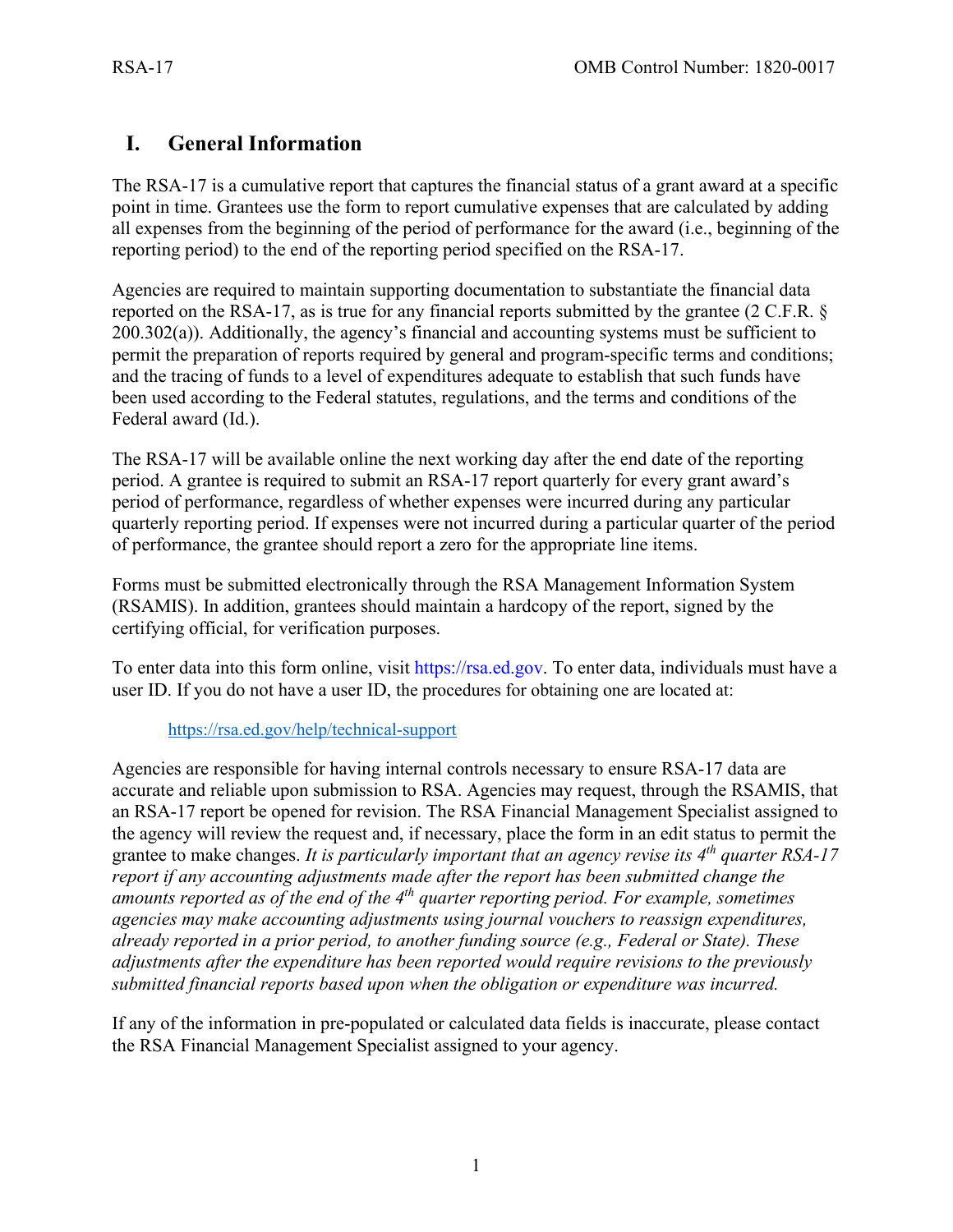Questions regarding the RSA-17 report or instructions may be sent to [RSAfiscal@ed.gov](mailto:RSAfiscal@ed.gov) or mailed to:

> U.S. Department of Education Rehabilitation Services Administration Attn: David Steele Potomac Center Plaza 400 Maryland Avenue, SW Washington, DC 20202-2800

## **II. Definitions and Technical Assistance**

- A. Allowable  $Cost A$  cost incurred by a grantee that is (1) reasonable and necessary for the performance of the award; (2) allocable; (3) in conformance with any limitations or exclusions set forth in the Uniform Guidance; (4) consistent with regulations, policies, and procedures of the grantee for both Federally-supported and other activities of the organization; (5) accorded consistent treatment as a direct or indirect cost; (6) determined in accordance with generally accepted accounting principles; and (7) not included as a cost in any other Federally-supported award (unless specifically authorized by statute) (2 C.F.R. § 200.403). Only allowable VR program costs are to be reported on the RSA-17.
- B. Applicable Credits Applicable credits are those receipts or reduction-of-expenditure type transactions that offset or reduce expense items allocable to the Federal award as direct or indirect (i.e., facilities and administration (F&A)) costs. Examples of such transactions include purchase discounts, rebates or allowances, recoveries or indemnities on losses, insurance refunds or rebates, and adjustments of overpayments or erroneous charges. To the extent that such credits accruing to or received by the non-Federal entity relate to allowable costs, they must be credited to the Federal award either as a cost reduction or a cash refund (2 C.F.R. § 200.406(a)). The applicable credit must be applied to the Federal fiscal year (FFY) from which the initial cost expenditure was made.

*If the initial expense was paid with non-Federal funds, the applicable credit should be applied to the fund from which the initial expenditure was made (in other words, non-Federal funds). For expenses funded by both non-Federal and Federal funds, the credit should be applied to each funding source in proportion to the initial amounts paid.* 

C. Carryover — The unobligated balance of authorized Federal funds that a grantee may obligate and expend in a subsequent FFY provided the grantee met the matching requirements by the end of the FFY of appropriation (Section 19 of the Rehabilitation Act of 1973, as amended (Rehabilitation Act) and 34 C.F.R. § 361.64).

Section 19(a)(1) of the Rehabilitation Act *permits grantees to carry over Federal funds for obligation and expenditure in the subsequent FFY provided certain conditions are met*, as described further below. This means that grantees may carry over the unobligated balance of Federal VR funds for one FFY beyond the FFY of appropriation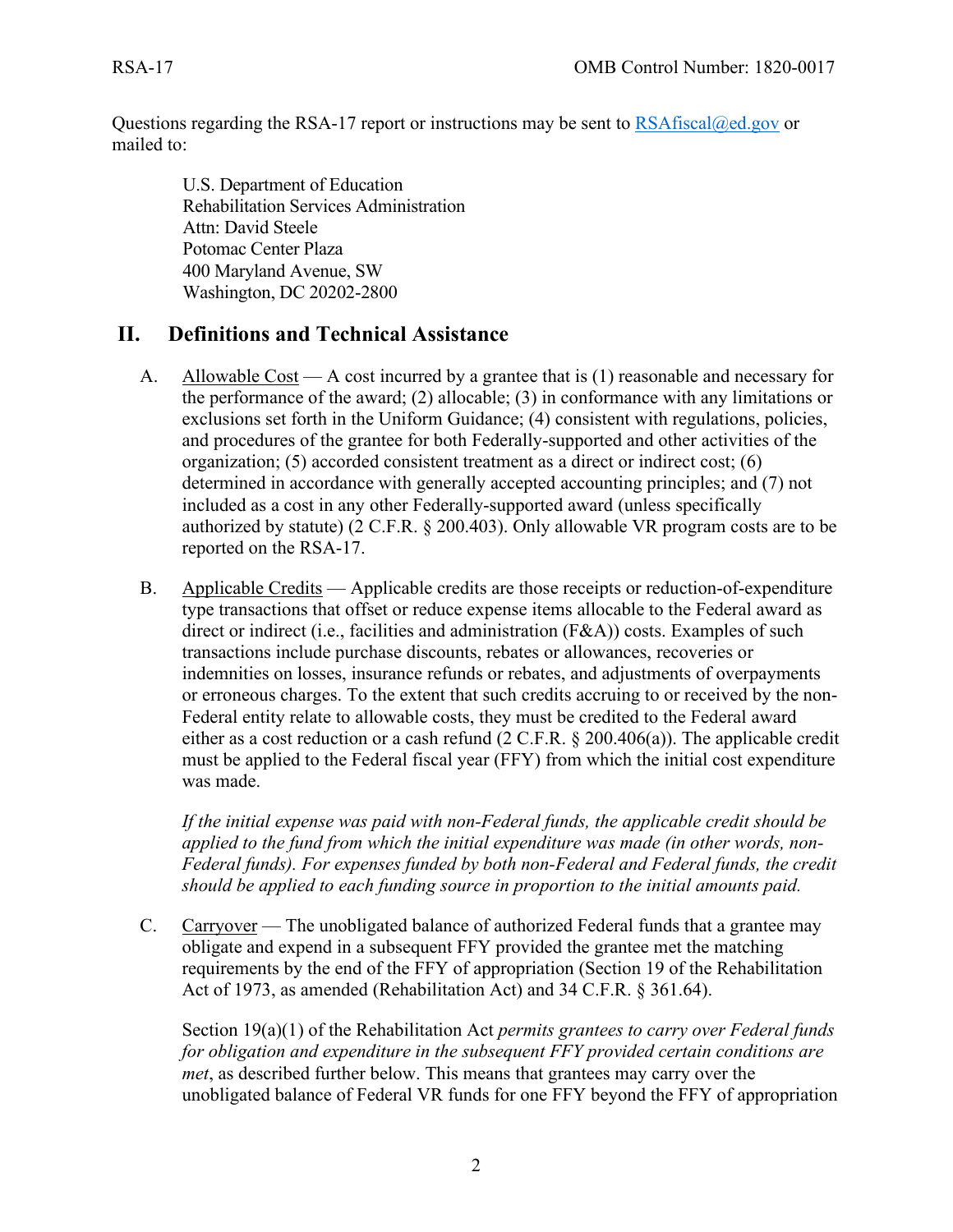so long as the conditions of Section 19 of the Rehabilitation Act were satisfied. For example, the FFY of appropriation for FFY 2021 awards begin on October 1, 2020 and will end on September 30, 2021. The carryover period for FFY 2021 awards will start on October 1, 2021 and will end on September 30, 2022.

To carry over Federal funds into the subsequent FFY for obligation and liquidation, grantees must:

- 1. Have an unobligated balance of Federal funds at the end of the FFY of appropriation; and
- 2. Have satisfied the applicable non-Federal share requirement by the end of the FFY of appropriation for:
	- a. the Federal funds obligated or liquidated during the FFY of appropriation; and
	- b. the unobligated balance of Federal funds to be carried over to the subsequent FFY.
- D. Disbursement the act of paying out money.
- E. Expenditures charges made by a non-Federal entity to a project or program for which a Federal award was received. In accordance with 2 C.F.R. § 200.34:
	- (a) The charges may be reported on a cash or accrual basis if the methodology is disclosed and is consistently applied.
	- (b) For reports prepared on a cash basis, expenditures are the sum of:
		- (1) Cash disbursements for direct charges for property and services;
		- (2) The amount of indirect expense charged;
		- (3) The value of third-party in-kind contributions applied; and
		- (4) The amount of cash advance payments and payments made to subrecipients.
	- (c) For reports prepared on an accrual basis, expenditures are the sum of:
		- (1) Cash disbursements for direct charges for property and services;
		- (2) The amount of indirect expense incurred;
		- (3) The value of third-party in-kind contributions applied; and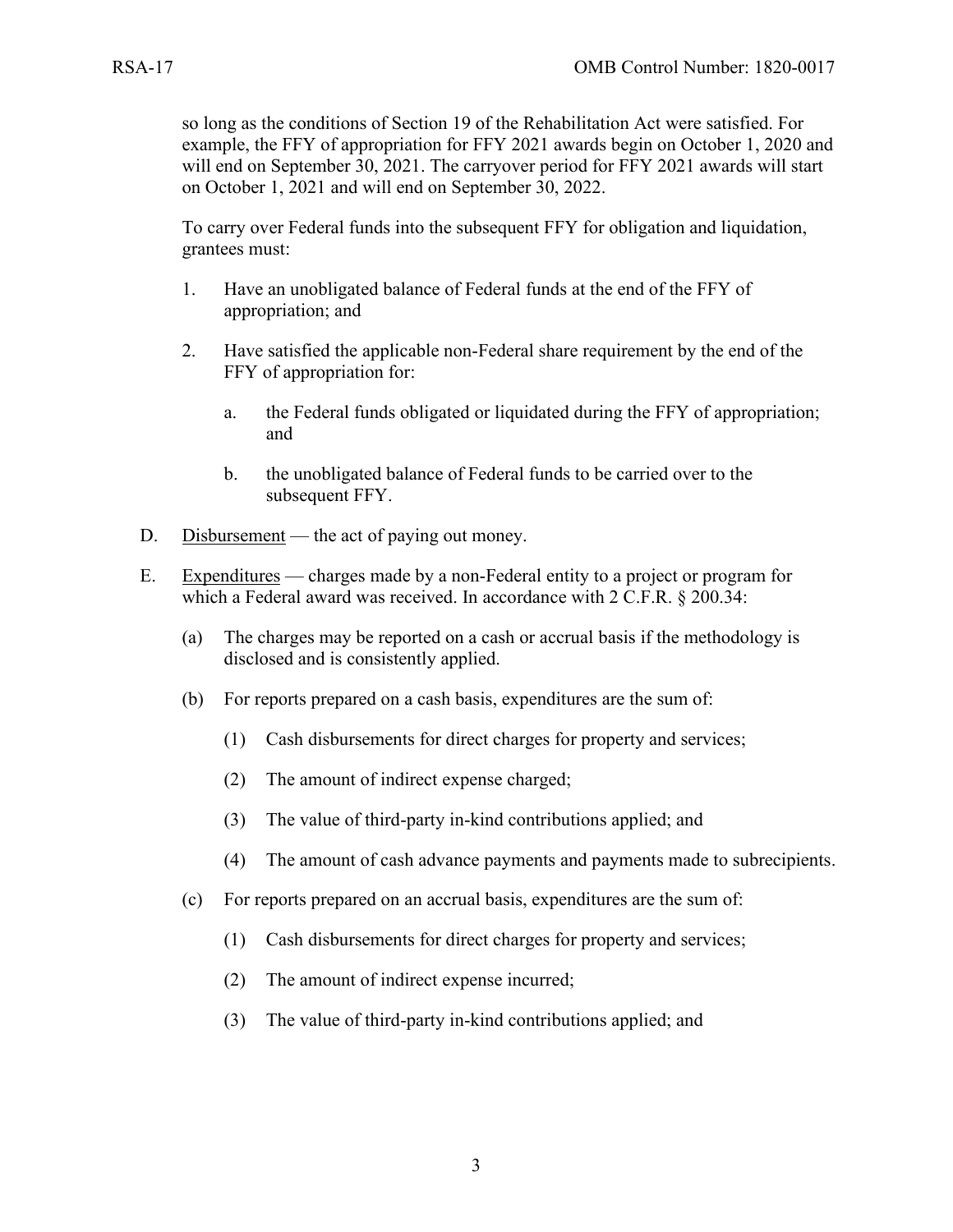- (4) The net increase or decrease in the amounts owed by the non-Federal entity for:
	- (i) Goods and other property received;
	- (ii) Services performed by employees, contractors, subrecipients, and other payees; and
	- (iii) Programs for which no current services or performance are required such as annuities, insurance claims, or other benefit payments.
- Note: *References to subrecipients in the definition above are not applicable to the VR program since there is no authority under the Rehabilitation Act or its implementing regulations for subawarding, also known as subgranting (34 C.F.R. § 76.50). Additionally, third-party in-kind contributions are not an allowable source of non-Federal share under the VR program and, therefore, should not be reported as non-Federal expenditures (34 C.F.R. § 361.60(b)(2)).*

For financial reports prepared on a cash basis, expenditures are the sum of actual cash disbursements for direct charges for goods and services and the amount of indirect expense charged.

For financial reports prepared on an accrual basis, expenditures are the sum of actual cash disbursements for direct charges for goods and services, the amount of indirect expense incurred, and the net increase (or decrease) in the amounts owed by the grantee for goods and other property received, for services performed by employees, and contractors.

- F. Federal Fiscal Year (FFY) of Appropriation The FFY of appropriation is the FFY for which Congress appropriated funds to the U.S. Department of Education (Department) from which the Department awards program grants, specifically the period from October 1 through September 30. For example, the FFY 2020 State Vocational Rehabilitation Services (VR) grants were made from the 2020 FFY of appropriation, which covers the period of October 1, 2019 through September 30, 2020.
- G. Liquidation The issuance of payment for an obligation (see 2 C.F.R. § 200.97).
- H. Obligations When used in connection with a non-Federal entity's utilization of funds under a Federal award, obligations are orders placed for property and services, contracts and subawards made, and similar transactions during a given period that require payment by the non-Federal entity during the same or a future period (2 C.F.R. § 200.71). There is no authority for subawards, as defined in 2 C.F.R. § 200.92, under the VR program. Additionally, the future period in which obligations may be liquidated is limited by Federal requirements and the terms and conditions applicable to the award.

Education Department General Administrative Regulations (EDGAR) at 34 C.F.R. § 76.707 provide additional guidance regarding when obligations are made.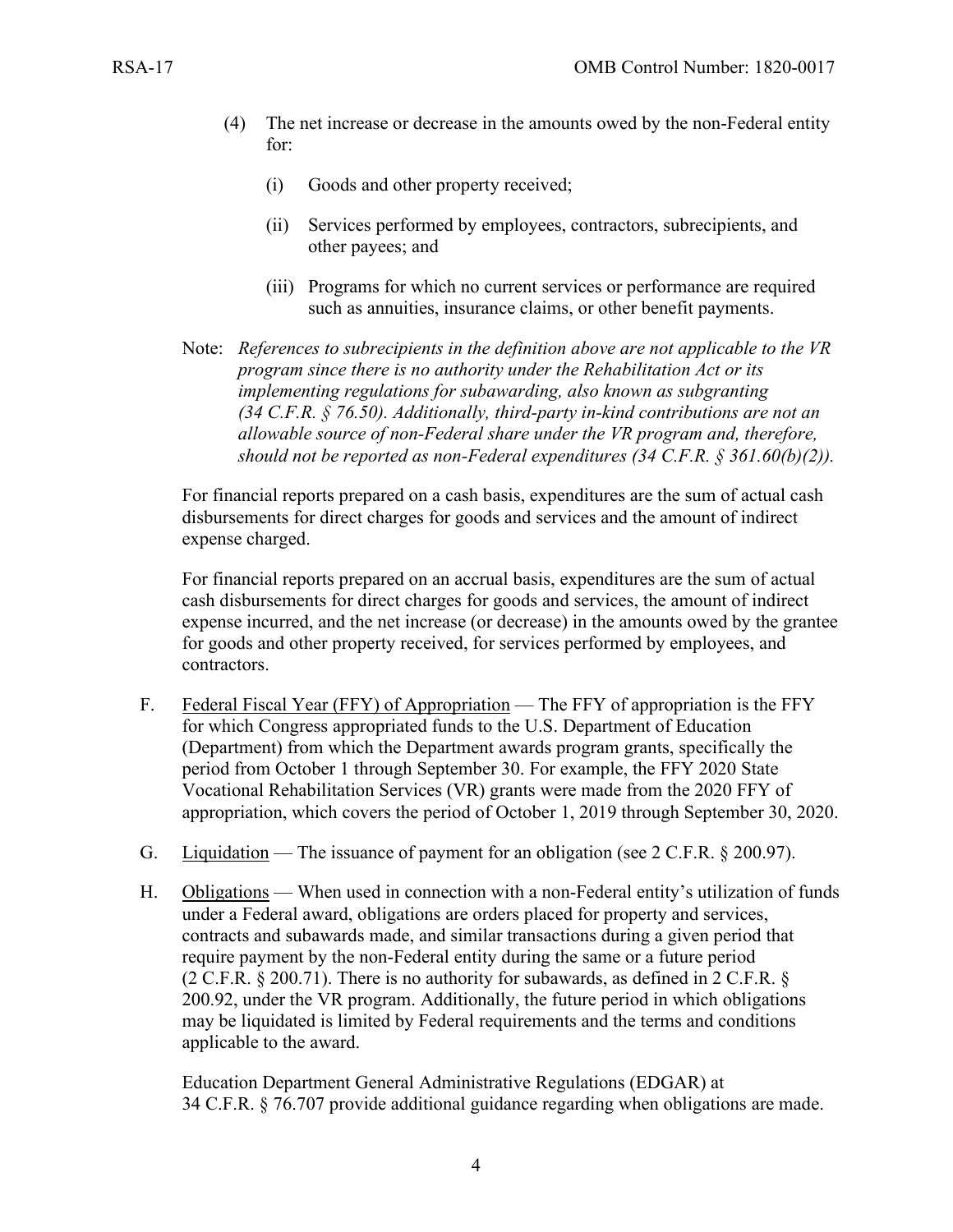For example, travel is considered obligated when the travel is taken, and personnel expenditures for State agency employees are considered obligated when the employee performs the services. In determining when an obligation is made, agencies must also follow their State laws, regulations, and policies and procedures, as applicable.

If the grantee has not met the requirements of Section 19 of the Rehabilitation Act to carry over Federal funds for obligation and expenditure in the subsequent fiscal year, the grantee must incur all obligations, for which it has provided sufficient match funds, by the end of the FFY of appropriation (i.e., September 30). In this circumstance, the period of performance and the FFY of appropriation are the same.

If the grantee has met the carryover requirements by the end of the FFY of appropriation, the period of performance will be extended to include the carryover period (subsequent FFY). This will enable the grantee to incur new obligations against Federal award funds during the carryover period, as indicated by the revised period of performance on the Grant Award Notification (GAN). In other words, in this circumstance, the period of performance covers two FFYs – the FFY of appropriation plus the carryover year.

- I. Period of Performance The time during which the non-Federal entity (grantee) may incur new obligations to carry out the work authorized under the Federal award (2 C.F.R. § 200.77). The Department, as the Federal awarding agency, must include start and end dates of the period of performance in the Federal award. For purposes of the Department's GANs, the period of performance is referred to as the Federal Funding Period (Box 6 of the GAN).
- J. Program Income Program income means gross income received by the grantee that is directly generated by an allowable activity supported under the VR program or earned as a result of the Federal award during the period of performance as defined in 2 C.F.R. § 200.80 (34 C.F.R. § 361.63). *Program income cannot be used to meet the non-Federal share requirement* (34 C.F.R. § 361.63(c)(4)). Sources of program income include, but are not limited to:
	- Payments from the Social Security Administration (SSA) for assisting SSA beneficiaries and recipients to achieve employment outcomes, including the Cost Reimbursement and Ticket programs;
	- Payments received from workers' compensation funds; payments received from insurers, consumers, or others for services to defray part or all of the costs of services provided to particular individuals; and
	- Income generated by a State-operated community rehabilitation program for activities authorized under this part (34 C.F.R. § 361.63(b)).

*Refunds and rebates are not program income* (2 C.F.R. § 200.80)*.*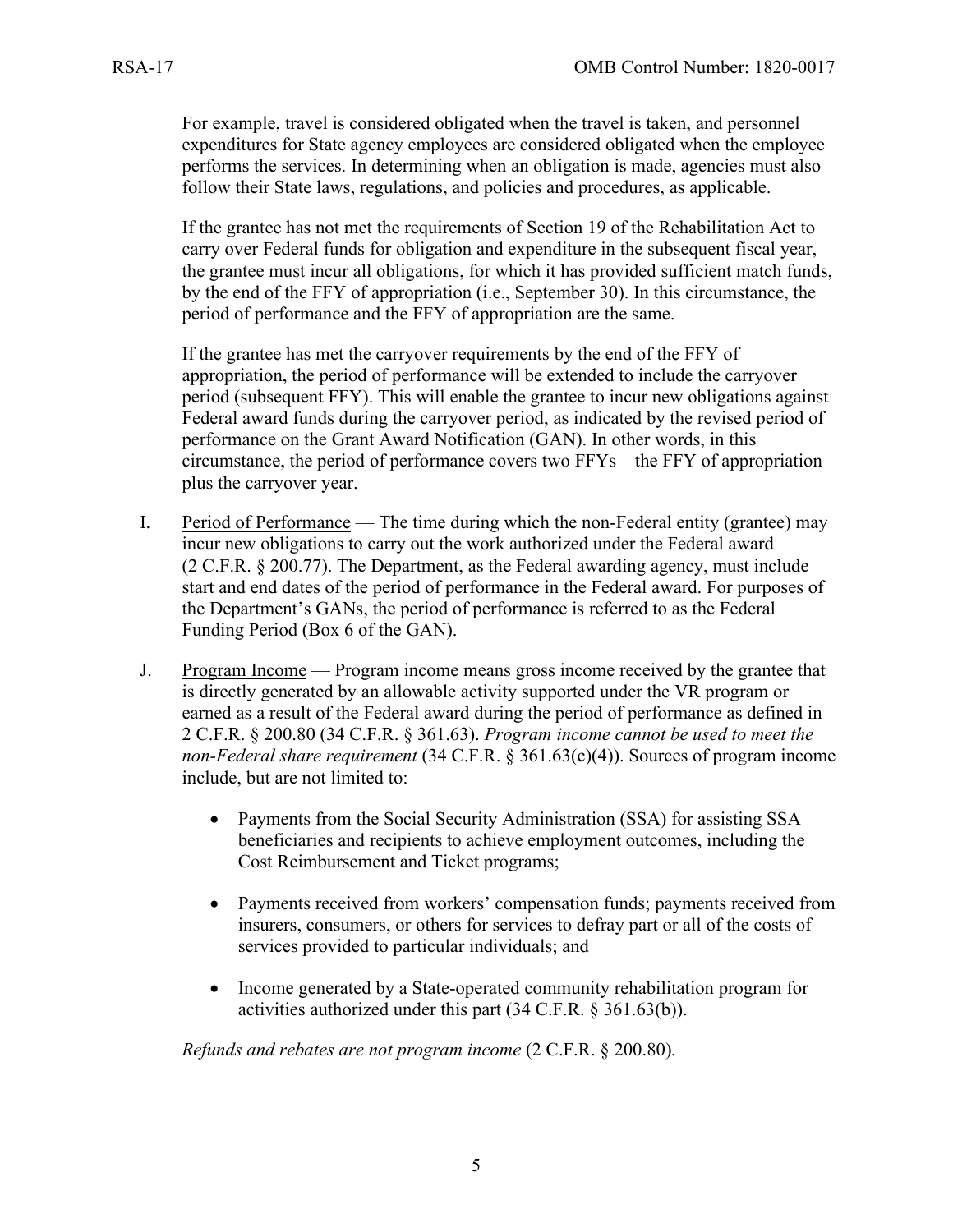*In accordance with 34 C.F.R. § 361.63(c)(3)(ii), "to the extent available, the non-Federal entity must disburse funds available from program income (including repayments to a revolving fund), rebates, refunds, contract settlements, audit recoveries, and interest earned on such funds before requesting additional cash payments."* Program income received in the VR program and transferred to an allowable program is considered disbursed for purposes of the VR program.

- K. Reporting Period The time period for which the grantee reports financial information on any given report. For example, for purposes of the  $4<sup>th</sup>$  quarter report, the reporting period covers the period from October 1 through September 30.
- L. Unliquidated Obligations For financial reports prepared on a cash basis, unliquidated obligations are obligations incurred by the non-Federal entity that have not been paid (in other words, liquidated). For reports prepared on an accrual expenditure basis, these are obligations incurred by the non-Federal entity for which an expenditure has not been recorded (2 C.F.R. § 200.97).
- M. Unobligated Balance The portion of Federal funds awarded by the Rehabilitation Services Administration (RSA) that has not been obligated by the grantee and is determined by deducting the cumulative obligations from the Federal funds awarded (2 C.F.R. § 200.98).

## **III. Form Instructions**

### **A. Grant Award Information**

- 1. Federal Grant Award Number:
	- Data entry is not required.

The grantee's grant award number listed in Box 2 of the GAN is the default entry. The Uniform Guidance refers to the grant award number as the Federal Award Identification Number (FAIN).

- 2. Federal Fiscal Year:
	- Data entry is not required.

The FFY of appropriation as listed in Box 2 of the GAN is the default entry.

- 3. Grant Period (From/To):
	- Data entry is not required.

The Federal Funding Period in Box 6 of the GAN is the default entry. This data element represents the period for which the funds were awarded (34 C.F.R. § 77.1(c)). The Uniform Guidance uses the term "period of performance" rather than "grant period." Period of performance is defined in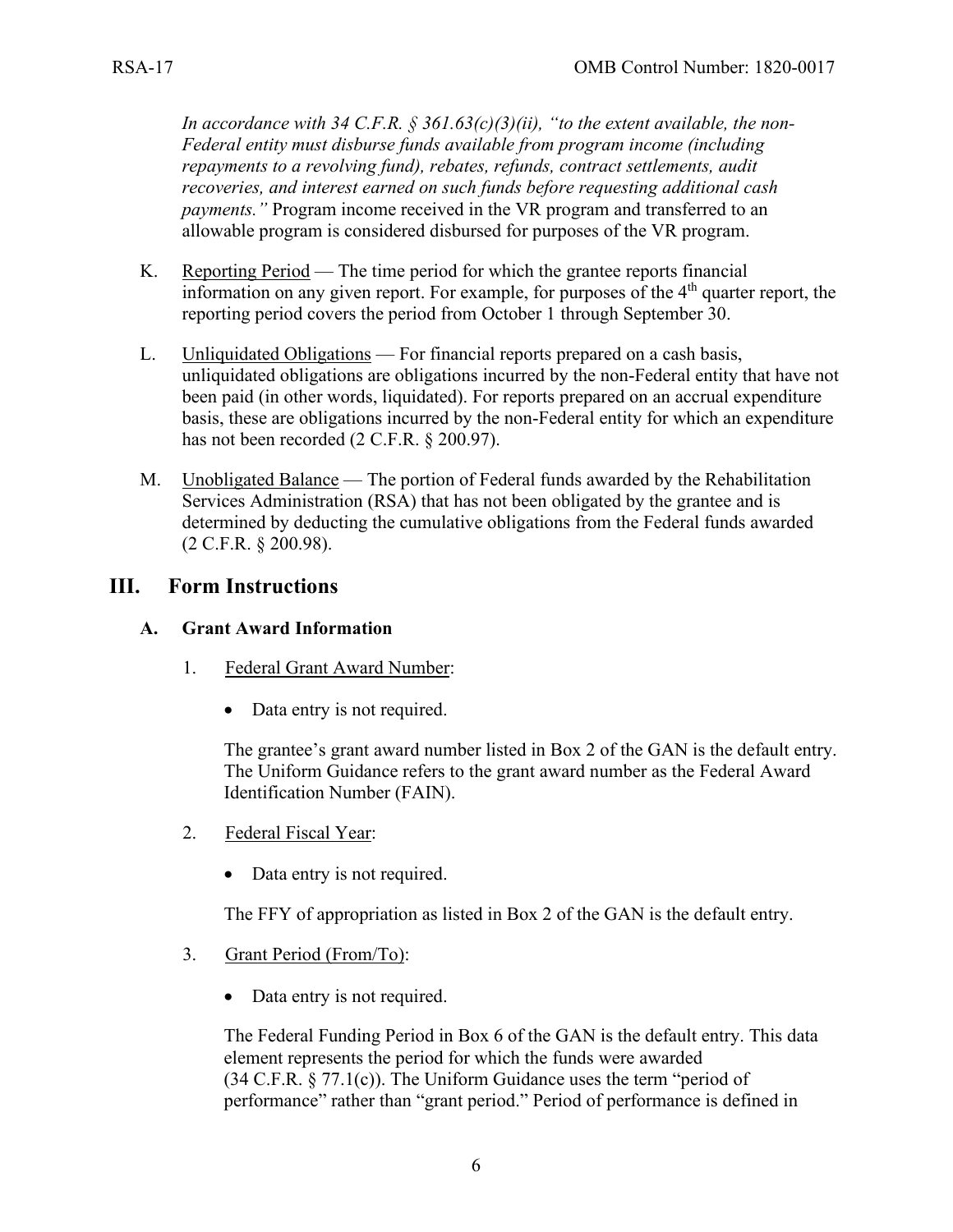2 C.F.R. § 200.77 in a manner like the EDGAR definition of "grant period". A grantee may neither obligate nor pay expenditures for costs incurred prior to the start of the period of performance. For example, the cost for VR services provided to a consumer prior to the start of the period of performance for a grant award may not be charged to that grant award. Rather, those obligations must be charged to the prior grant award. Additionally, a grantee may not obligate award funds after the end of the period of performance for a grant award.

During the FFY of appropriation, the Federal Funding Period listed in Box 6 of the GAN will be from October 1 to September 30 of that FFY. This represents the one-year period for which the award is made and in which the grantee may incur new obligations against the award. Section 19(a)(1) of the Rehabilitation Act *permits grantees to carry over Federal funds for obligation and expenditure in the subsequent FFY provided certain conditions are met*, as described further below. This means that grantees may carry over the unobligated balance of Federal funds for one FFY beyond the FFY of appropriation so long as the conditions of Section 19 of the Rehabilitation Act were satisfied. For example, the FFY of appropriation for FFY 2018 awards began on October 1, 2017 and ended on September 30, 2018. The carryover period for FFY 2018 awards started on October 1, 2018 and ended on September 30, 2019. To carry over Federal funds into the subsequent FFY for obligation and liquidation, grantees must:

- a. Have an unobligated balance of Federal funds at the end of the FFY of appropriation (i.e., on September 30, 2018); and
- b. Have satisfied the applicable non-Federal share requirement by the end of the FFY of appropriation (i.e., FFY 2018) for:
	- 1. the Federal funds obligated or liquidated during the FFY of appropriation; and
	- 2. the unobligated balance of Federal funds to be carried over to the subsequent FFY.

Upon submission of the grantee's  $4<sup>th</sup>$  quarter RSA-17 (which is for the reporting period ending September 30 of the FFY of appropriation), an RSA Financial Management Specialist will review the grantee's report to determine whether the grantee met the requirements necessary to carry over funds for obligation and liquidation in the subsequent FFY. If the grantee met the requirements of Section 19 of the Rehabilitation Act to carry over funds, RSA will process an administrative change to the current GAN extending the period of performance to include the carryover period. Upon completion of RSA's administrative action, the grantee will receive a notice of a revised GAN with the revised period of performance that includes the carryover period.

Unless the Department authorizes an extension for the carryover period consistent with the requirements of Section 19 of the Rehabilitation Act, a non-Federal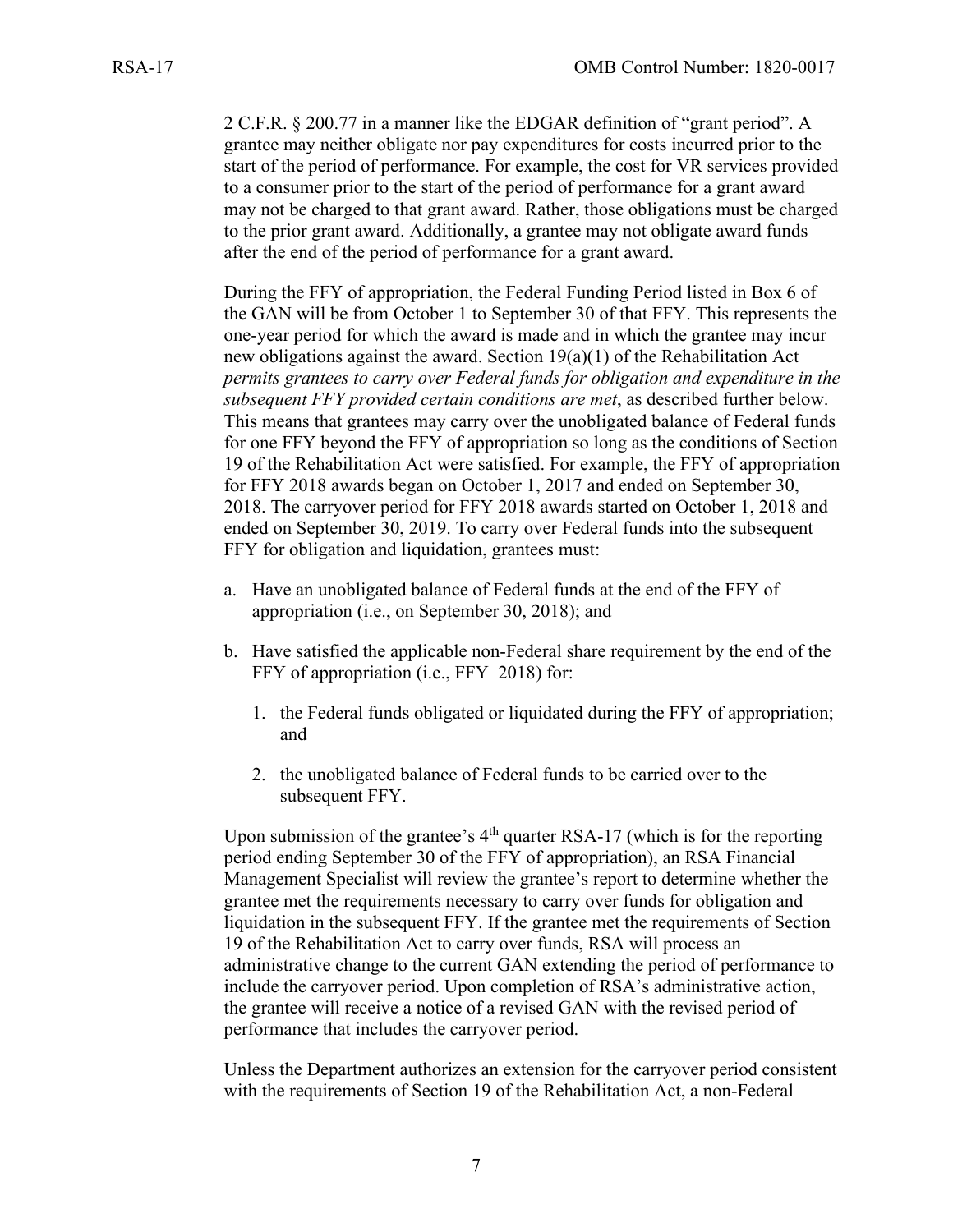entity must liquidate all obligations incurred under the Federal award not later than 90 calendar days after the end date of the period of performance, as specified on the GAN (2 C.F.R. § 200.343(b)).

- 4. Recipient Organization:
	- Data entry is not required.

The organization's name and address listed in Box 1 of the GAN is the default entry.

5. Basis of Accounting:

Specify whether the grantee used a cash or accrual basis for recording Federal and non-Federal grant award transactions that form the basis for the financial data submitted on the RSA-17.

For cash basis accounting, expenses are recorded when they are paid. The transaction remains at the obligation stage until the liability is eliminated by the disbursement of cash (in other words, the liquidation of the obligation).

Accrued expenditures are recorded when goods or services are received, regardless of when cash is received or paid. The accrual method of accounting elevates an obligation to an expenditure once the liability to pay has been created, as opposed to when the expenditure is actually paid.

A grantee must report using either a cash or accrual basis of accounting. However, if a grantee changes from one basis of accounting to another, the grantee must inform RSA of the change. To ensure grantees are not utilizing separate bases of accounting for reports covering the same period of performance, changes to an agency's basis of accounting should coincide with the end of the period of performance for the grant award, thereby ensuring consistency for the entire period of performance.

- 6. Reporting Period End Date:
	- Data entry is not required.

The default reporting period end date corresponds with the end of the required quarterly reporting period. The period covered is always the beginning date of the grant through the end of the reporting period. Therefore, the RSA-17 collects cumulative data for the period of performance. An example is included in the table below: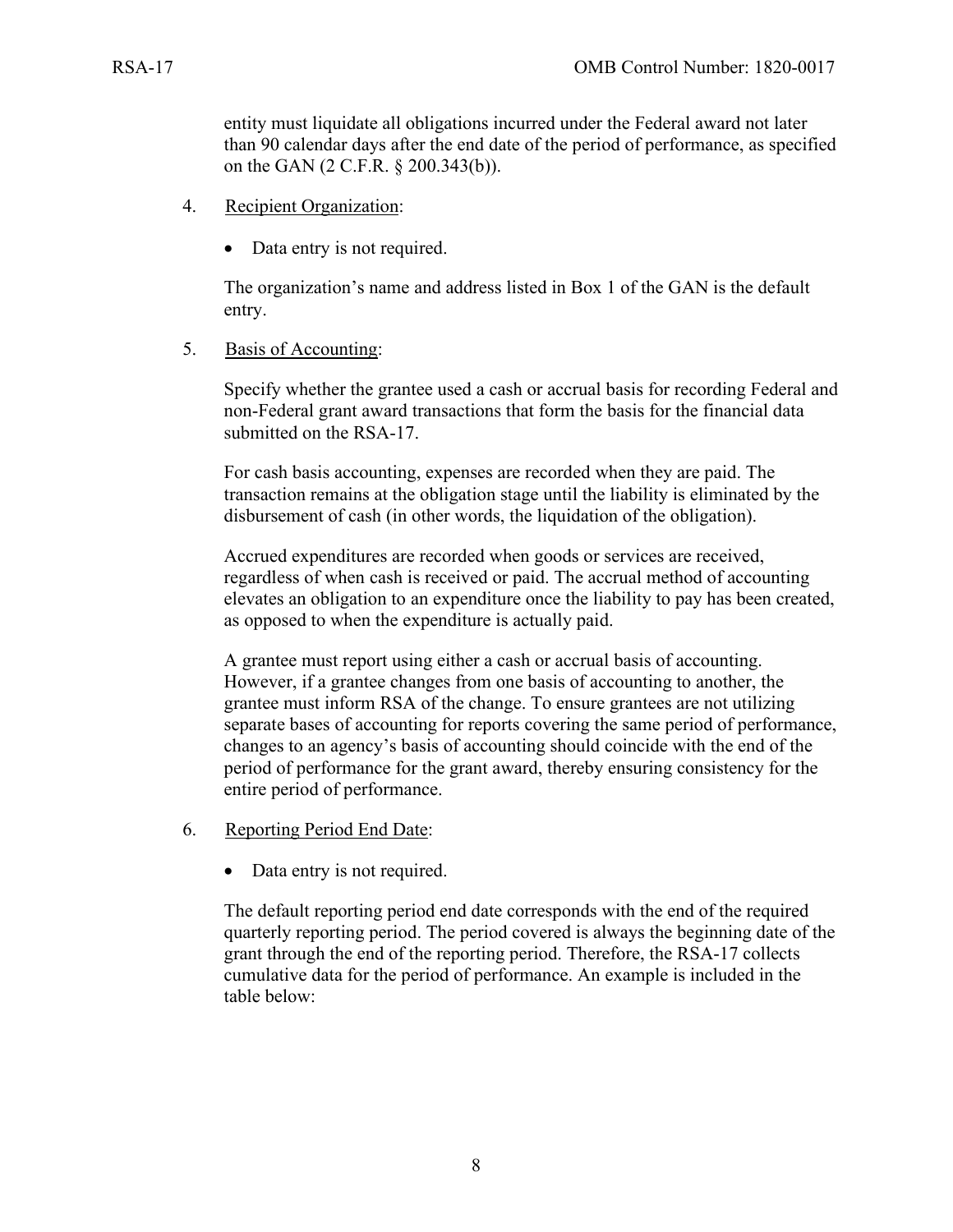| <b>Reporting Period - FFY 2021 Award</b> | <b>Reporting Period</b><br><b>End Date</b> | <b>Quarter</b> |
|------------------------------------------|--------------------------------------------|----------------|
| October 1, 2020 – December 31, 2020      | December 31, 2020                          |                |
| January 1, 2021 – March 31, 2021         | March 31, 2021                             |                |
| April 1, 2021 – June 30, 2021            | June 30, 2021                              |                |
| July 1, 2021 – September 30, 2021        | September 30, 2021                         |                |
| *October 1, 2021 – December 31, 2021     | December 30, 2021                          |                |
| *January 1, $2022 - March 31$ , $2022$   | March 31, 2022                             |                |
| *April 1, 2022 – June 30, 2022           | June 30, 2022                              |                |
| *July 1, $2022$ – September 30, 2022     | September 30, 2022                         |                |

**\***These reports are to be used only if the grantee has met the requirements of Section 19 of the Rehabilitation Act necessary to carry over Federal funds for obligation and expenditure in the succeeding FFY.

The RSA-17 reports must be submitted:

- 30 calendar days after the end of the reporting period if the report is *not* the final report; and
- 90 calendar days after the end of the reporting period if the report is the final report (2 C.F.R. § 200.328(b)(1)).

If RSA has approved a late liquidation request, the final RSA-17 report will be due 90 days after the end date of the approved liquidation period.

7. Final Report:

Check the Final Report box if the report being submitted is the grantee's final report for the period of performance. The grantee submits the final RSA-17 report for the reporting period in which the Reporting Period End Date (line 6) is the same as the end of the period of performance.

Please refer to the example table in the instructions for line 6 above.

- For a grantee who has obligated all its FFY 2021 Federal funds by September 30, 2021, or has not met the requirements to carry over such funds, the Reporting Period End Date and the end of the period of performance would both occur on September 30, 2021. In this case, the 4th quarter report for the period ending September 30, 2021, would be the final report.
- For a grantee who has met the carry over requirements for the FFY 2021 grant award and RSA has extended the period of performance for that award, the Reporting Period End Date and the end of the period of performance would both occur on September 30, 2022. In this case, the FFY 2021 8th quarter report for the period ending September 30, 2022, would be the final report and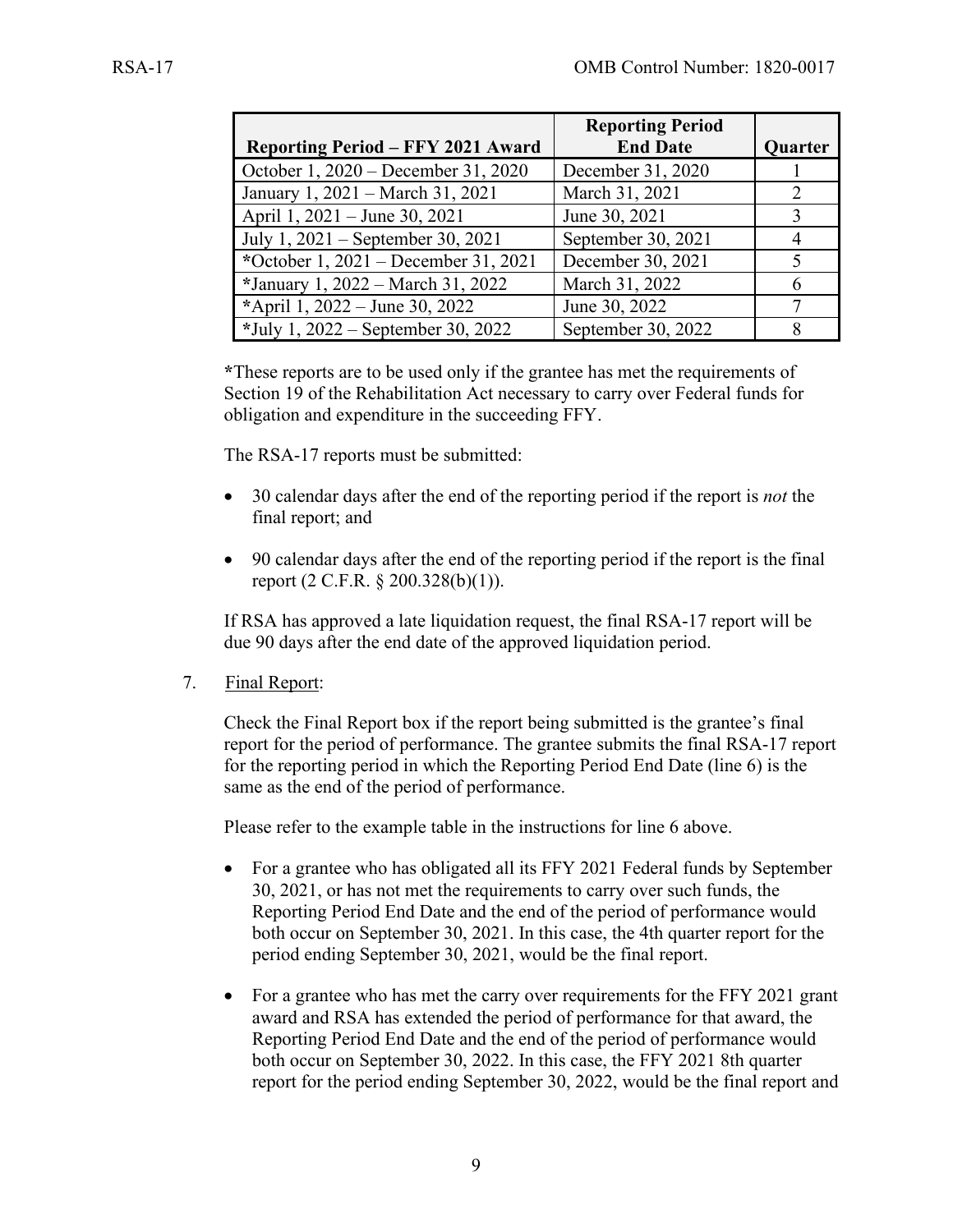would be due December 30, 2022 - 90 days after the end of the period of performance for the FFY 2021 grant award (including the carryover period).

Also see the definitions of "Obligations" and "Period of Performance" in the definitions section.

- 8. DUNS Number:
	- Data entry is not required.

The Data Universal Numbering System (DUNS) number is a unique ninecharacter number that identifies the grantee's organization [\(http://www.dnb.com\)](http://www.dnb.com/). The DUNS number associated with the Federal Grant Award Number, line 1, in the Department's Grant Management System (G5) is the default entry. This is the DUNS number listed in Box 8 of the GAN. The DUNS number must be active and currently registered with the System for Award Management (SAM) [\(https://www.sam.gov\)](https://www.sam.gov/). The DUNS and SAM systems are not managed by the Department.

- 9. Recipient Account Number or Identifying Number:
	- This data element is optional.
	- Data entry is limited to 30 characters.

Enter an account number or other identifying number, if any, assigned by the grantee to the award. This number, if assigned by the grantee, is for the grantee's own administrative use only and is not required by the Department or RSA.

#### **B. Federal Funds**

- 10. Total Federal Funds Awarded:
	- Data entry is not required.

This data element represents the total amount of Federal funds awarded by the Department to the grantee for the specific FFY as of the end of the reporting period. The amount listed may change due to award adjustments that could reflect funds awarded by continuing resolutions, reductions for maintenance of effort shortfalls required by statute, grantee-requested inter-agency transfers or deobligations, and/or the reallotment or relinquishment of Federal funds.

11. Federal Cash Receipts:

Enter the cumulative amount of Federal grant funds that the grantee has drawn down and received from the amount awarded as listed above on line 10, Total Federal Funds Awarded, per G5. This amount (Federal cash receipts) is obtained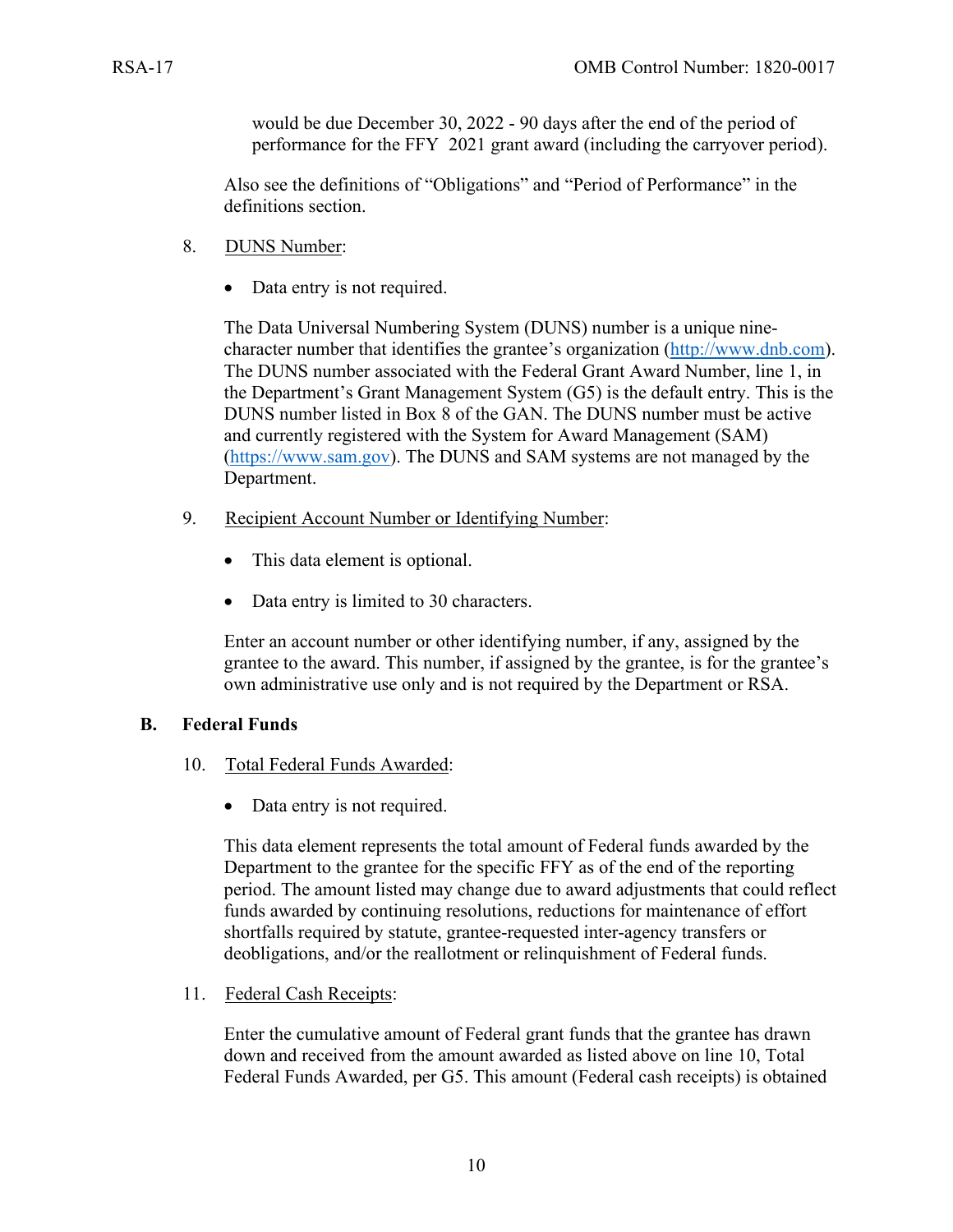by running a G5 External Award Activity Report [\(https://www.g5.gov\)](https://www.g5.gov/) using date parameters.

- The date parameters entered in G5 will be the start date of the award and the reporting period end date.
- For final reports, the date parameters entered in G5 will be the start date of the award and the date award funds were liquidated. Because an agency may draw down funds during the liquidation period or upon receipt of an approved late liquidation request, the end date of the G5 External Award Activity Report may be past the end of the period of performance of the award. This does not change the reporting period end date.

Grantees may want to maintain copies of the G5 External Award Activity Reports as supporting documentation that verifies the accuracy of the amount reported. Grantees should not include requests for drawdowns that were not received during the reporting period.

#### 12. Federal Cash Disbursements:

Enter the cumulative amount of actual disbursements made by the grantee from the Federal VR funds drawn down and received during the reporting period from line 11, Federal Cash Receipts. Disbursements are the sum of actual cash expenditures made for direct charges for goods and services, the amount of indirect expenses charged to the award, and the amount of payments made to contractors/vendors.

#### 13. Federal Cash on Hand (line 11 minus line 12):

• Data entry is not required.

Because fiscal data elements from the SF-425 have been incorporated into this revised RSA-17, VR agencies will no longer need to submit SF-425s for the VR program after submission of the final SF-425 for FFY 2021. However, it is essential that we maintain consistency between data elements previously collected through the SF-425 and now through this revised RSA-17. In order to ensure consistency with OMB's instructions for SF-425s which this data element mirrors, if more than three business days of cash are on hand, grantees must provide an explanation on line 40, Remarks, as to why the drawdown was made prematurely or other reasons for the excess cash. Grantees must minimize the time elapsing between drawdown of Federal funds and disbursement by the grantee in accordance with Cash Management Improvement Act (CMIA) requirements and Department guidance.

14. Federal Share of Allowable Expenditures:

Enter the total amount of allowable expenditures incurred with Federal VR funds (also known as Federal expenditures). *Do not include expenditures incurred with*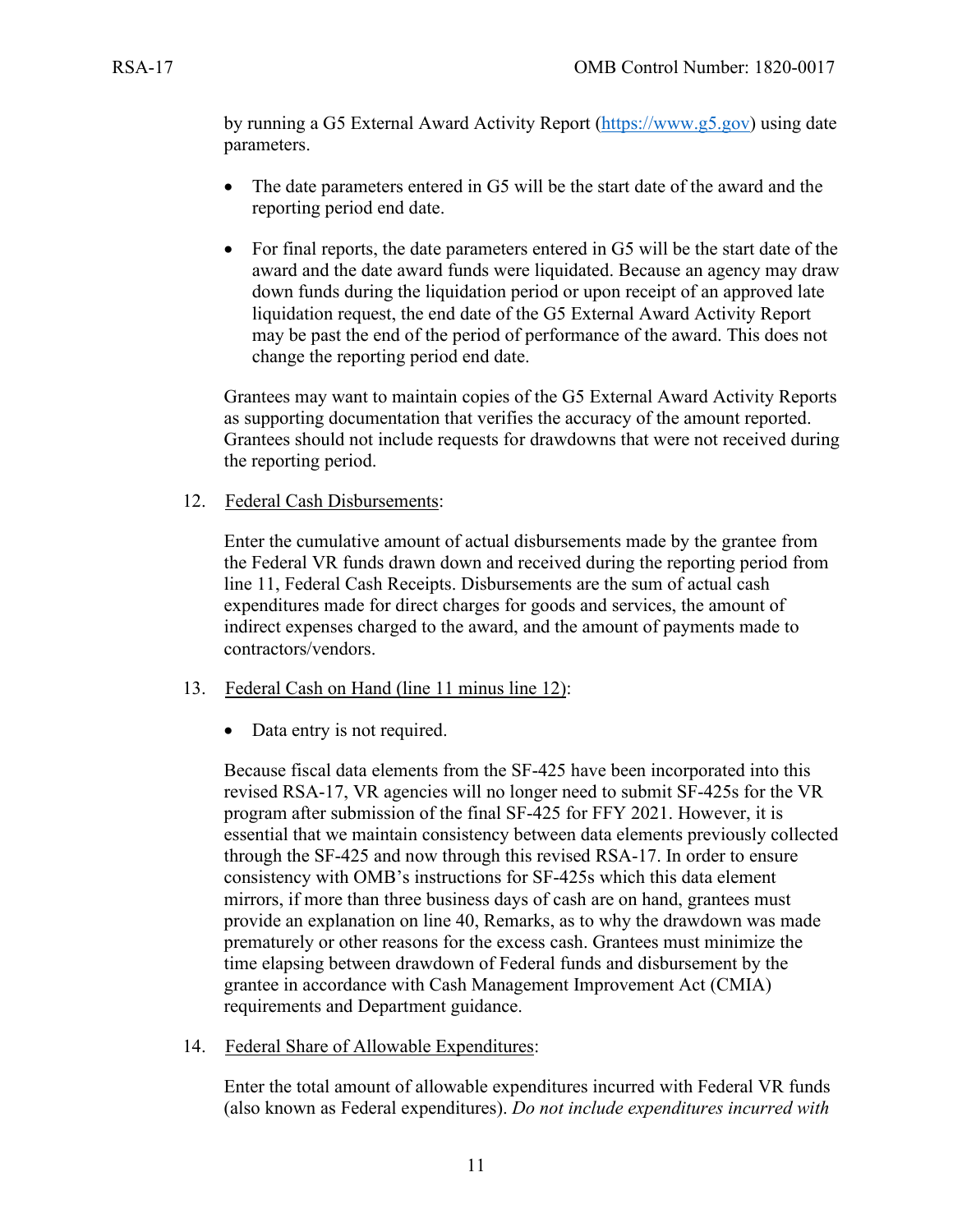*program income (e.g., program income received as SSA reimbursements for VR services provided to SSA recipients and beneficiaries) received by the grantee on this line*. Such program income expenditures will be reported in Section C, Federal Program Income.

- For reports prepared on a cash basis, the agency should report Federal fund expenditures as the sum of cash disbursements for direct charges for goods and services, the amount of indirect expenses charged, and the amount of payments made to contractors/vendors.
- For reports prepared on an accrual basis, grantees should report Federal fund expenditures as the sum of cash disbursements for direct charges for goods and services, the amount of indirect expenses incurred, the amount of payments made to contractors/vendors, and the increase or decrease in the amounts owed by the recipient for goods received and services performed by employees, contractors/vendors, and other payees.

*Grantees must include the total of all allowable Federal VR fund expenditures incurred, as reported on lines 15, 16 and 17.* For example, grantees must report the amount expended on pre-employment transition services (which is reported on line 14 as part of the total of Federal Share of Allowable Expenditures) separately in line 15, Federal Funds Expended for the Provision of Pre-Employment Transition Services.

15. Federal Funds Expended for the Provision of Pre-Employment Transition Services (not including expenditures for these services incurred with program income):

Enter the total amount of allowable Federal expenditures, included in line 14, Federal Share of Expenditures, for the provision of pre-employment transition services to students with disabilities who are potentially eligible or eligible for the VR program. Include all Federal expenditures for pre-employment transition services whether provided by agency staff or purchased. Only include Federal VR funds that were expended for pre-employment transition services activities described in Section 113 of the Rehabilitation Act. *Do not include any Federal unliquidated obligations which are reported separately on line 18, Federal Share of Allowable Unliquidated Obligations.*

Each State must reserve and expend at least 15 percent of its Federal VR allotment received under Section 110 of the Rehabilitation Act for the provision of pre-employment transition services to students with disabilities under Section 113 of the Rehabilitation Act (Section 110(d)(1)).

It is important to note that the reservation and expenditure of funds requirement for the provision of pre-employment transition services is a State requirement, not an agency-specific requirement. Therefore, if one VR agency in a State in which there are two such agencies reserves and expends at least 15 percent of the State's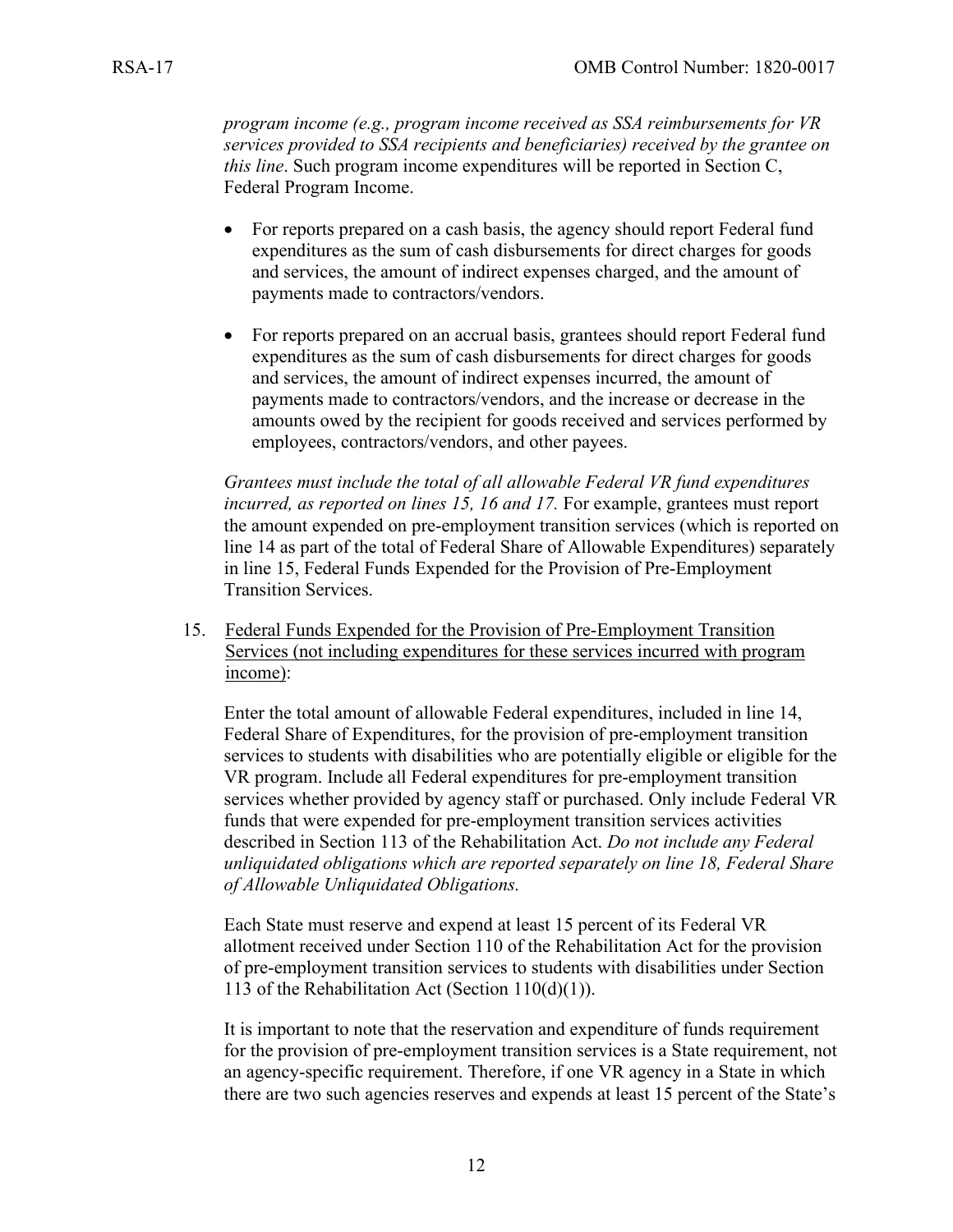VR allotment on the provision of pre-employment transition services, the State will have satisfied the requirement even if the other agency reserved and expended no such funds. It is essential that both VR agencies in a State coordinate with each other to ensure State compliance with this requirement.

RSA will evaluate a State's compliance with the requirements of Sections 110(d)(1) and 113(a) of the Rehabilitation Act by determining, *based on a State's matched funds*, whether a State reserved *and* expended at least 15 percent of the State's  $4<sup>th</sup>$  quarter grant award amount or at least 15 percent of the amount of Federal funds that it had matched by the end of the FFY of appropriation, whichever is less.

#### 16. Federal Share for Establishment of Facilities for CRP Purposes:

Enter the Federal share of allowable expenditures incurred for the establishment of facilities for Community Rehabilitation Program (CRP) purposes, which was also included in the total amount of Federal expenditures reported on line 14, Federal Share of Expenditures. Include only those Federal expenditures on line 16 for activities that would meet the definition of "establishment of a facility for a public or nonprofit community rehabilitation program" at 34 C.F.R.  $\S 361.5(c)(17)$ . Do not include expenditures for staffing or other costs associated with establishment projects, such as those additional costs included in the definition of "establishment, development, or improvement of a public or nonprofit community rehabilitation program" at  $34 \text{ C.F.R.}$  §  $361.5(c)(16)$ . If no funds were used for this purpose during the reporting period, enter zero on this line.

#### 17. Federal Share for Construction of Facilities for CRP Purposes:

Enter the Federal share of allowable expenditures incurred for the construction of facilities for CRP purposes, which was also included on line 14, Federal Share of Expenditures. Only include those expenditures, paid with Federal funds, for activities that would meet the definition of "construction of a facility for a public or nonprofit community rehabilitation program" at 34 C.F.R. § 361.5(c)(10). Do not include expenditures for staffing or other costs associated with establishment projects, such as those additional costs included in the definition of "establishment, development, or improvement of a public or nonprofit community rehabilitation program" at 34 C.F.R.  $\S$  361.5(c)(16). If no funds were used for this purpose during the reporting period, enter zero on this line.

### 18. Federal Share of Unliquidated Obligations:

Enter the Federal portion of allowable unliquidated obligations incurred by the grantee. Unliquidated obligations include orders placed for property and services, contracts, and similar transactions during a given period that require payment by the grantee but have not yet been paid or charged to the VR grant award. These include direct and indirect obligations for goods and services incurred by the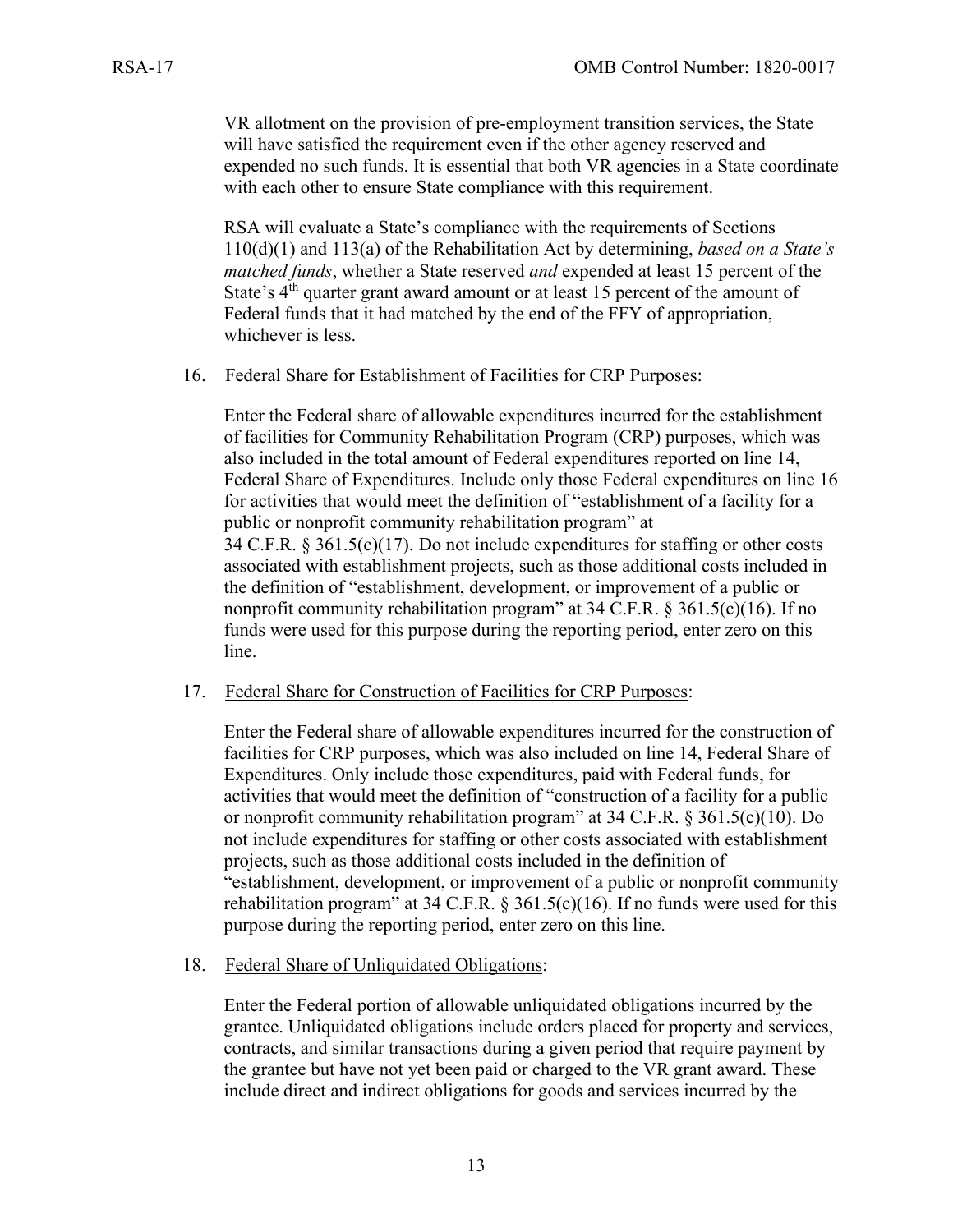grantee, as well as amounts due to contractors/vendors. When submitting a final RSA-17 report, this data element should be zero because all obligations must be liquidated prior to the submission of the final financial reports and grant closure.

*Do not include on line 18:*

- expenditures reported on line 12, Federal Cash Disbursements;
- expenditures reported on line 14, Federal Share of Allowable Expenditures; and
- future fund commitments for which an obligation or expense has not been incurred in accordance with 34 C.F.R. § 76.707.

Grantees have 90 days from the end of the period of performance to liquidate Federal obligations (2 C.F.R. § 200.343(b)). If grantees are unable to liquidate all obligations within the liquidation period, 90 days after the period of performance ends, grantees must submit a late liquidation request in accordance with the Department's guidance. If approved, the grantee must liquidate the approved obligations and submit the final report within 90 days after the approved late liquidation extension date.

- 19. Total Federal Share (sum of lines 14 and 18):
	- Data entry is not required.
- 20. Unobligated Balance of Federal Funds (line10 minus line 19):
	- Data entry is not required. This data element is calculated automatically.

For the final report, this figure represents the amount of Federal VR funds awarded that the grantee did not obligate or draw down.

#### **C. Federal Program Income**

21. Total Federal Program Income Received:

Enter the total amount of program income received by the grantee under the VR program as of the end of the reporting period. *All program income received by the VR program is to be reported as Federal program income earned. This means that grantees must report, and use, program income earned under the VR program as an addition to the Federal grant funds received under the VR program (34 C.F.R. § 361.63(c)(3)(i)). In other words, grantees may not use program income to reduce the amount of the Federal VR award.* 

Program income is considered received in the FFY in which the grantee receives the funds (34 C.F.R. § 361.63 and 2 C.F.R. § 200.80). Therefore, the amount reported should not change after the grantee submits its 4th quarter report for the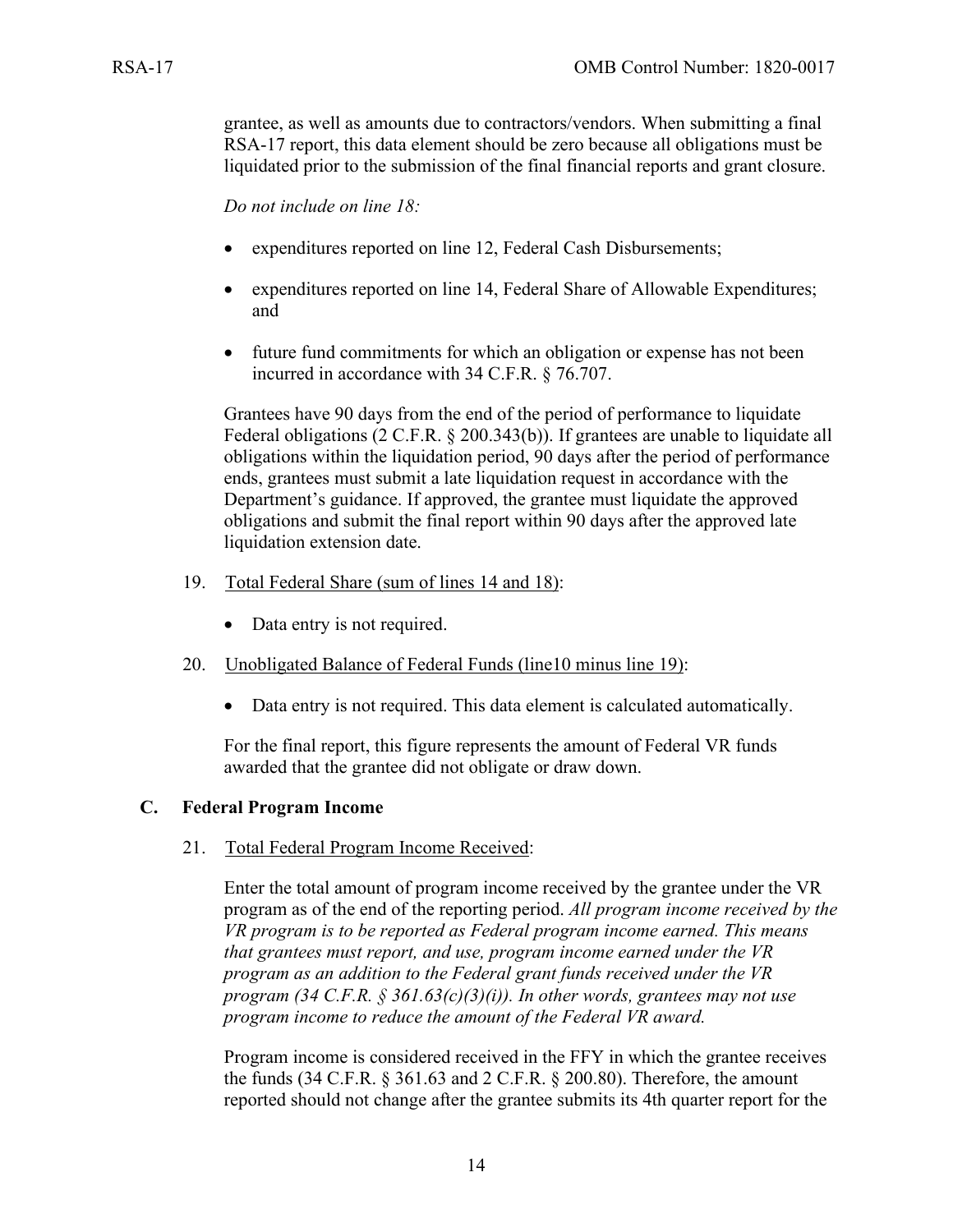FFY of appropriation in which the program income is received. Any program income received during the subsequent FFY, even if the agency is operating under a carryover year from the prior FFY's grant award, must be reported on the RSA-17 for the next FFY's grant award.

While the program income received by the VR grantee from the Social Security Administration (SSA) is entered on line 21, the expenditure of the program income is reported below on lines 22 through 26 as appropriate. For example, if the VR program receives \$100,000 in SSA payments and expends those funds in the VR program, the VR grantee must include the \$100,000 on line 21 and then report the expenditure of those on line 22.

A VR grantee may choose to transfer SSA payments received by the VR program to certain formula grant programs funded under the Rehabilitation Act, as permitted by Section 108 of the Rehabilitation Act and 34 C.F.R.  $\S$  361.63(c)(2). The authority to transfer program income received from SSA in accordance with Section 108 of the Rehabilitation Act and 34 C.F.R. § 361.63(c)(2) is unique only to program income received from SSA. *There is no legal authority for the VR agency to transfer other forms of program income earned under the VR program to another program for that program's use*. Each program receiving SSA payments for its use must report the funds as program income received for that program.

For example, if the VR program receives \$100,000 in SSA payments, but transfers the entire amount to the Independent Living for Older Individuals who are Blind (OIB) program, the VR program must report the receipt of the \$100,000 on line 21 and the expenditure of those funds under line 24 below. In so doing, the VR program would report that the funds were "expended" by reporting the transfer on line 24, VR SSA Payments Transferred to the Independent Living Services for Older Individuals who are Blind Program. In addition, in this example, the OIB program would report the program income on its SF-425 line 10l as received, report the program income as transferred from the VR program in the Remarks section on line 12, Remarks, on its own SF-425.

Program income from SSA payments transferred to other eligible programs is restricted to the grant award year that corresponds to the FFY of appropriation in which it was received in the VR program. For example, SSA payments received in the VR program in FFY 2021 may be transferred to the OIB program for expenditures and reporting purposes for its FFY 2021 OIB award. This means the transfer may occur during the FFY 2021 grant year or, in rare circumstances and when applicable, during the FFY 2021 carryover year of the OIB grant award, which occurs in FFY 2022. In the rare event that the program income is expended during the FFY 2021 carryover year (which occurs in FFY 2022), all program income information must be reported as occurring during the FFY 2021 period of performance, not the FFY 2022 grant award's period of performance.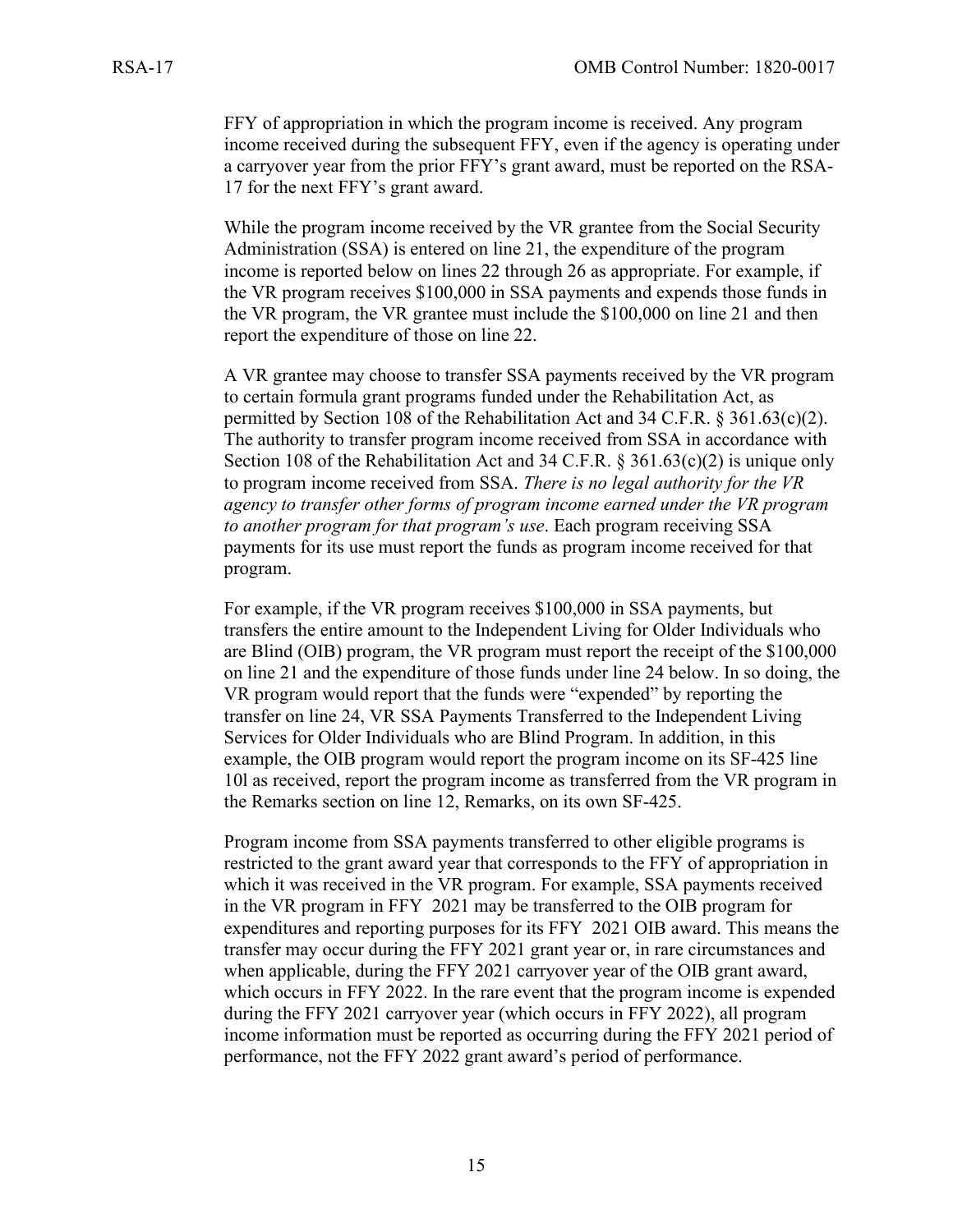22. Program Income Expended Under the VR Program in Accordance with the Addition Alternative:

Enter the amount of program income reported on line 21, Total Federal Program Income Received, that was expended to supplement the Federal share of the total expenditures of the VR program (in other words, in addition to the Federal VR expenditures incurred). The amount reported represents actual disbursements under the VR program. The expenditure of all program income funds must meet the same standards of allowability, reasonableness, and allocability (2 C.F.R. §§ 200.403 through 200.405) that are applicable to Federal funds (Section 108 of the Rehabilitation Act and 34 C.F.R. § 361.63(c)(3), and 2 C.F.R. §§ 200.307(e)(2)).

23. VR SSA Payments Transferred to the State Independent Living Services (SILS) Program:

Enter the amount of SSA program income reported on line 21, Total Program Income Received under the VR program, but transferred from the VR program to the SILS program, as permitted by Section 108 of the Rehabilitation Act and 34 C.F.R. § 361.63(c)(2). The SILS program should consult with the U.S. Department of Health and Human Services regarding how transferred program income received should be reported for its program on its financial reports.

24. VR SSA Payments Transferred to the Independent Living Services for Older Individuals Who are Blind (OIB) Program:

Enter the amount of SSA program income reported on line 21, Total Program Income Received under the VR program, but transferred by the VR program to the OIB program, as permitted by Section 108 of the Rehabilitation Act and 34 C.F.R. § 361.63(c)(2). This amount must also be reported as program income earned on the corresponding SF-425 submitted by the OIB program. See the instructions for line 21, Total Federal Program Income Received, for additional information.

25. VR SSA Payments Transferred to the Client Assistance Program (CAP):

Enter the amount of SSA program income reported on line 21, Total Federal Program Income Received under the VR program, but transferred by the VR program to the CAP, as permitted by Section 108 of the Rehabilitation Act and 34 C.F.R. § 361.63(c)(2). This amount must also be reported as program income earned on the corresponding SF-425 submitted by the CAP. See the instructions for line 21, Total Federal Program Income Received, for additional information.

26. VR SSA Payments Transferred to the State Supported Employment Services (Supported Employment) Program:

Enter the amount of SSA program income reported on line 21, Total Federal Program Income Received under the VR program, but transferred by the VR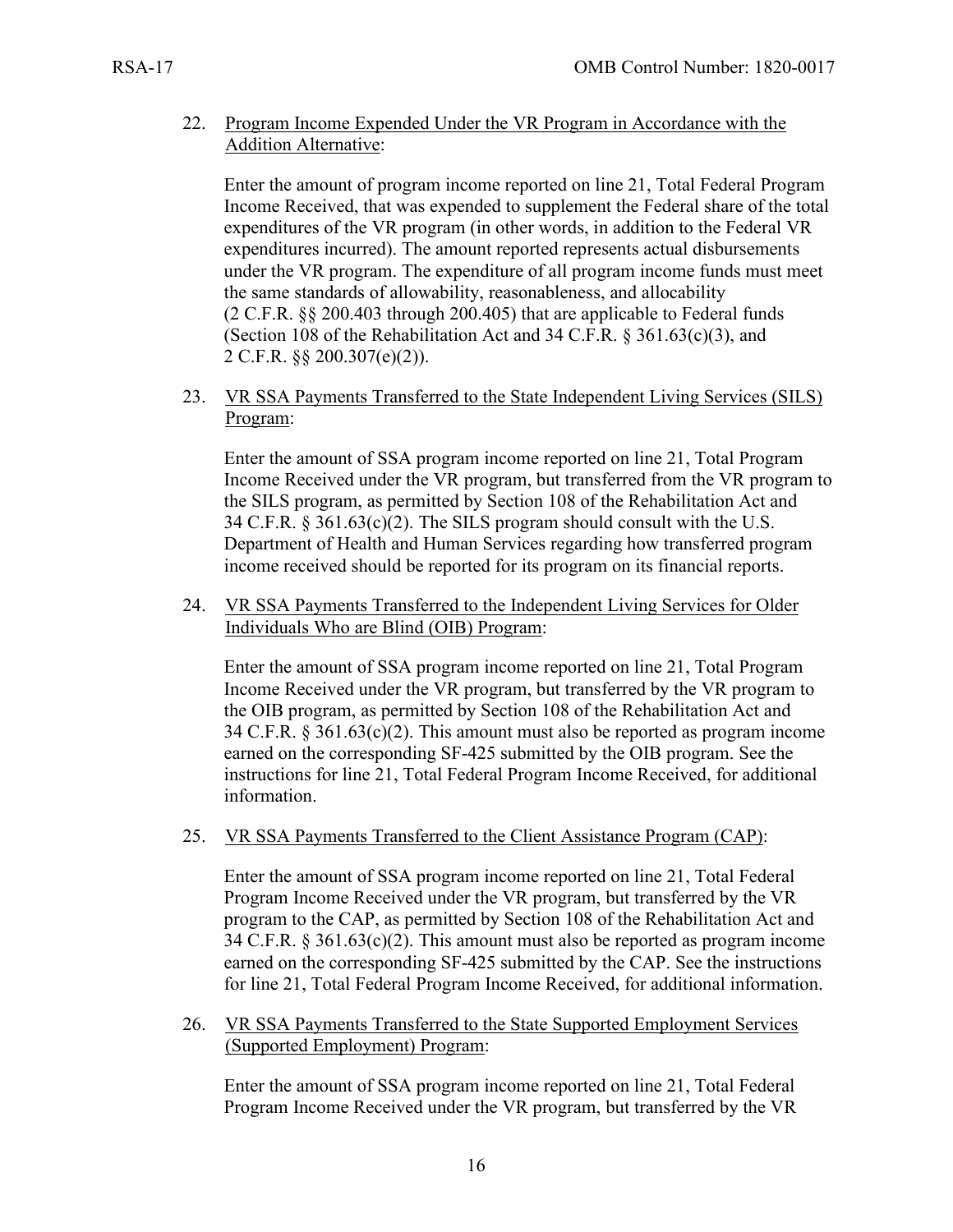program to the Supported Employment program, as permitted by Section 108 of the Rehabilitation Act and 34 C.F.R.  $\S$  361.63(c)(2)). This amount must also be reported as program income earned on the corresponding RSA-17 submitted by the Supported Employment program. See the instructions for line 21, Total Federal Program Income Received for additional information.

- 27. Unexpended Program Income (line 21 minus lines 22, 23, 24, 25 and 26):
	- Data entry is not required.

When submitting a final report, this line should be zero.

Note: *In accordance with 34 C.F.R. § 361.63(c)(3)(ii), "to the extent available, the non-Federal entity must disburse funds available from program income (including repayments to a revolving fund), rebates, refunds, contract settlements, audit recoveries, and interest earned on such funds before requesting additional cash payments."* Program income received in the VR program and transferred to an allowable program is considered disbursed for purposes of the VR program and this requirement.

#### **D. Reporting Non-Federal Share in the FFY of Appropriation (1st through 4th Quarter)**

**Overview:** Information from this section is used to ensure the VR agency provides the requisite cost share of allowable non-Federal expenditures incurred during the FFY of appropriation. At the end of the  $4<sup>th</sup>$  quarter, the agency's non-Federal share is based upon the sum of lines 28, Total Non-Federal Share of Allowable Expenditures (4<sup>th</sup> Quarter) and 29, Non-Federal Share of Allowable Unliquidated Obligations (4<sup>th</sup>) Quarter). In using this calculation, RSA considers the agency's allowable unliquidated non-Federal obligations to be expenditures incurred at the time the agency incurred the obligation to pay the cost with non-Federal funds consistent with 34 C.F.R. § 76.707. As such, the agency's non-Federal share of allowable unliquidated obligations are credited toward meeting the agency's match requirement. The match calculated by adding the amounts on lines 28 and 29, as just described, at the end of the FFY of appropriation (i.e., at the end of the  $4<sup>th</sup>$  quarter), determines whether the agency has satisfied its match requirement for the grant award and, thus, is able to carry Federal funds over to the subsequent fiscal year to the extent such funds remain available for obligation. In Section E below, VR agencies will report the amount of liquidations from the amount of non-Federal unliquidated obligations incurred in the FFY of appropriation, as reported on line 29, but liquidated during the carryover year, which will be used to determine the actual match for the award based on final report data.

28. Total Non-Federal Share of Allowable Expenditures  $(1<sup>st</sup>$  through  $4<sup>th</sup>$  Quarter):

Enter the total amount of allowable non-Federal VR expenditures incurred (including any non-Federal expenditures incurred for the provision of pre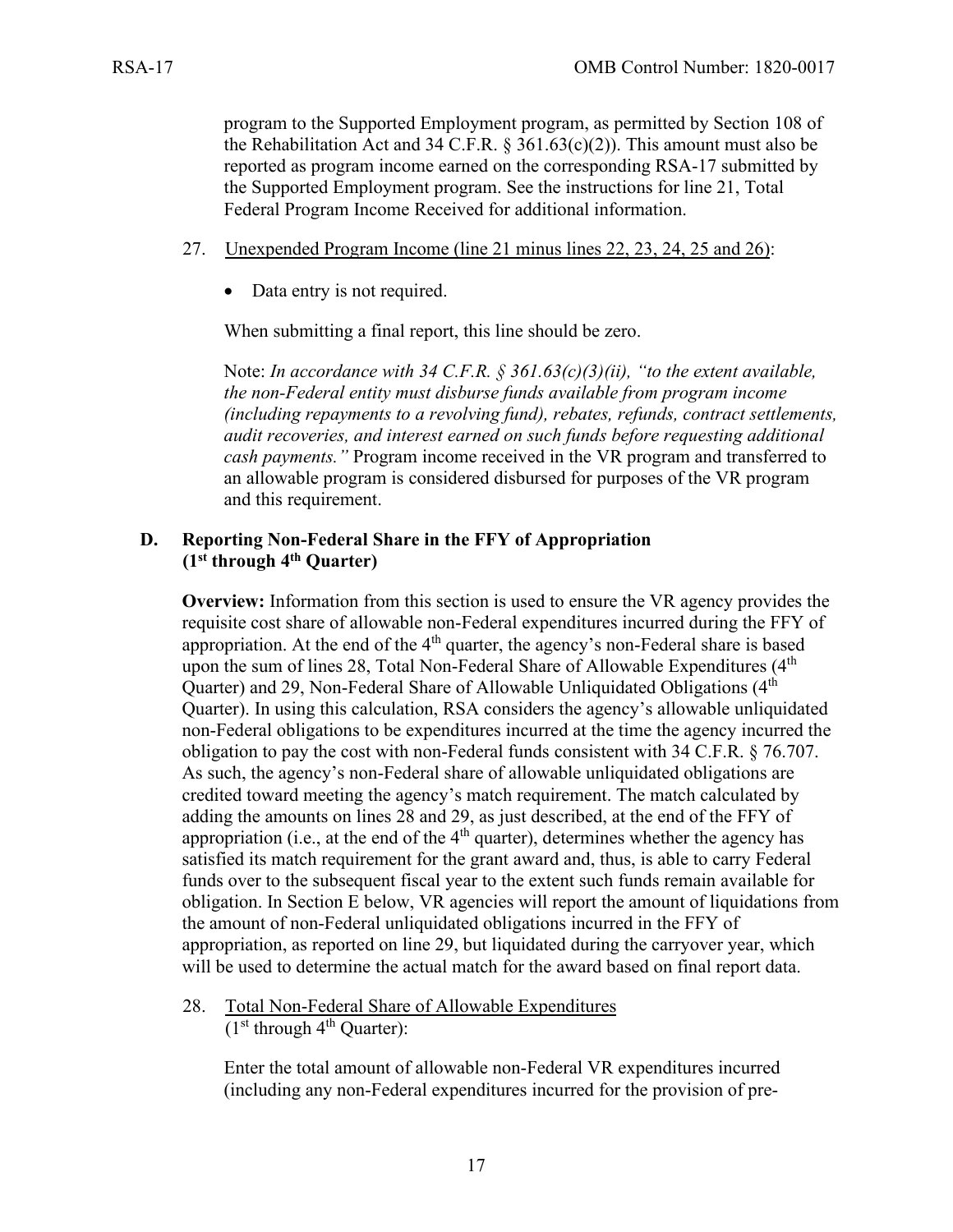employment transition services) for the reporting period. Do not include expenditures incurred with program income because such expenditures cannot be used to meet the non-Federal share requirement  $(34 \text{ C.F.R.} \S 361.63(c)(4))$ .

*Include on line 28 all allowable non-Federal expenditures incurred under the VR program, including those incurred in excess of the amount required to satisfy the non-Federal share (match) requirement under the VR program (i.e., 21.3 percent of the State's total expenditures under the VR program) (34 C.F.R. § 361.60(a)(1) and (b)(1)). VR agencies must report on line 28 all allowable non-Federal expenditures incurred under the VR program, regardless of the source of funding, even if the amount reported exceeds the amount of non-Federal share required to match the total Federal funds awarded. This information is necessary for RSA to assess whether the State has met its maintenance of effort requirement under Section 111(a)(2)(B) of the Rehabilitation Act and 34 C.F.R. § 361.62.*

This amount must include the non-Federal share of actual cash disbursements or expenditures (less any non-Federal portion of rebates, refunds, or other applicable credits assignable to the VR award), including payments to contractors, and any expenses included in line 30, Non-Federal Share for Establishment of Facilities for CRP Purposes, and line 31, Non-Federal Share for Construction of Facilities for CRP Purposes.

29. Non-Federal Share of Allowable Unliquidated Obligations  $(1<sup>st</sup>$  through  $4<sup>th</sup>$  Quarter):

Enter the amount of allowable unliquidated obligations to be paid with non-Federal funds meeting the non-Federal share requirements in 34 C.F.R. § 361.60(b). Non-Federal share can only be credited as match when obligated, in accordance with 34 C.F.R. § 76.707, in the FFY of appropriation for an award. See line 32 for information about unliquidated obligations counted as non-Federal share that are liquidated after the 4th quarter report for the FFY of appropriation (i.e., in the carryover year). When the  $4<sup>th</sup>$  quarter is marked final, line 29 should remain blank.

Non-Federal share *expected* from third-party cooperative arrangement (TPCA) certified expenditures of public agency staff salaries, when the TPCA staff has not yet completed the work, may not be included as an unliquidated obligation (or expenditure) because these expenditures cannot be certified until after the staff works the requisite number of hours. Pursuant to 34 C.F.R. § 76.707(b), an obligation for services performed by State agency employees, including TPCA staff, is incurred at the time the work is performed.

30. Non-Federal Share for Establishment of Facilities for CRP Purposes  $(1<sup>st</sup>$  through  $4<sup>th</sup>$  Quarter):

Enter the non-Federal share of allowable expenditures, also included on line 28, Total Non-Federal Share of Allowable Expenditures, incurred during the FFY of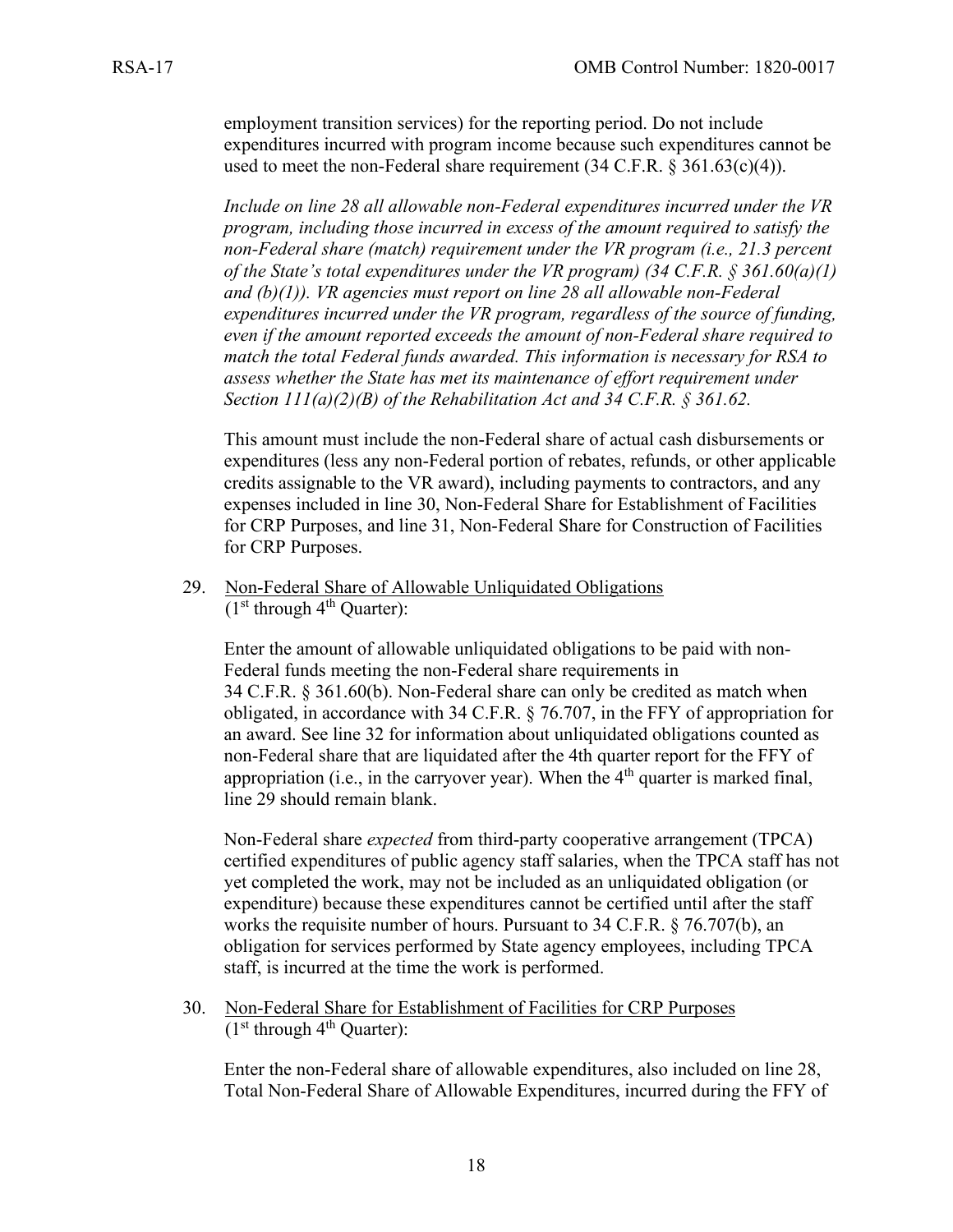appropriation, for the establishment of facilities for CRP purposes. Non-Federal expenditures for the purpose of establishing a facility for a CRP will not be counted toward the State's maintenance of effort (34 C.F.R. § 361.62(b)); however, these non-Federal expenditures count toward satisfying the State's match requirement.

*Do not include Federal funds used for this purpose.* Only include those expenditures, paid with non-Federal funds, for activities that would meet the definition of "establishment of a facility for a public or nonprofit community rehabilitation program" at 34 C.F.R. § 361.5(c)(17). *Do not* include the expenditures reported on line 28 for staffing or other costs associated with establishment projects, such as those additional costs included in the definition of "establishment, development, or improvement of a public or nonprofit community rehabilitation program" at 34 C.F.R.  $\S$  361.5(c)(16). If no funds were used for this purpose during the reporting period, enter zero on this line.

31. Non-Federal Share for Construction of Facilities for CRP Purposes  $(1<sup>st</sup>$  through  $4<sup>th</sup>$  Quarter):

Enter the non-Federal share of allowable expenditures, also included on line 28, Total Non-Federal Share of Allowable Expenditures, incurred during the FFY of appropriation, for the construction of facilities for CRP purposes. Non-Federal expenditures for the purpose of constructing a facility for a CRP will not be counted toward the State's maintenance of effort (Section 101(a)(17)(C) and 34 C.F.R. § 361.62(b)).

*Do not include Federal funds used for this purpose.* Only include those expenditures, paid with non-Federal funds, for activities that would meet the definition of "construction of a facility for a public or nonprofit community rehabilitation program" at 34 C.F.R. § 361.5(c)(10). *Do not* include the expenditures reported on line 28 for staffing or other costs associated with establishment projects, such as those additional costs included in the definition of "establishment, development, or improvement of a public or nonprofit community rehabilitation program" at 34 C.F.R.  $\S$  361.5(c)(16). If no funds were used for this purpose during the reporting period, enter zero on this line.

### **E. Reporting Non-Federal Share in the Carryover Year (5th through 8th Quarter)**

**Overview:** As noted in section D above, all non-Federal expenditures and obligations used for match purposes must be incurred during the FFY of appropriation. During the carryover year, the VR agency must liquidate all unliquidated obligations reported on line 29 as having been incurred by the end of the FFY of appropriation but not liquidated by that time. All unliquidated obligations reported on line 29 for match purposes, incurred prior to the end of the FFY of appropriation, must be liquidated within the period of performance for that award (i.e., by the end of the  $8<sup>th</sup>$  quarter). However, we recognize unliquidated obligations sometimes fall through during the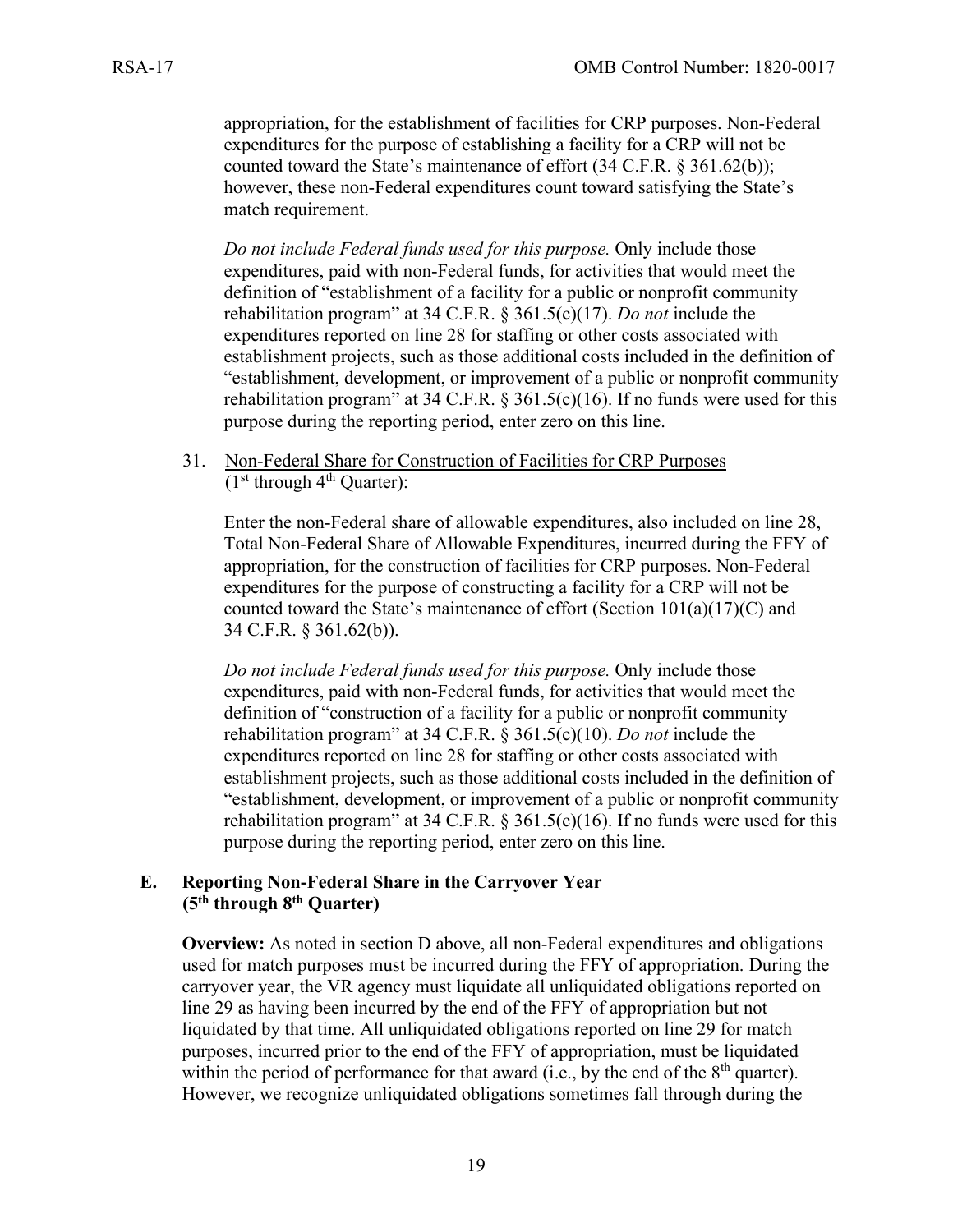carryover year and must be cancelled or deobligated. When this occurs, the agency no longer can count those obligations toward satisfying its match requirement.

If non-Federal unliquidated obligations from the end of the  $4<sup>th</sup>$  quarter, needed to carryover funds, are cancelled, but the grantee had access to additional non-Federal funds prior to end of the  $4<sup>th</sup>$  quarter, then the grantee may adjust its accounting records to reassign Federal expenditures paid prior to the end of the FFY of appropriation to non-Federal funds to increase the amount of non-Federal share the State reported as having incurred by the end of the FFY of appropriation. The agency has the flexibility during the carryover year to make accounting adjustments with respect to expenditures incurred prior to the end of the FFY of appropriation to ensure it continues to satisfy its match requirement. Such accounting adjustments must be consistent with the State and agency policies/procedures and Generally Accepted Accounting Principles (GAAP). To that end, at the end of the 8<sup>th</sup> quarter, *the actual total match provided by an agency is the sum of lines 28, Total Non-Federal Share of Allowable Expenditures (4th Quarter) and 32, Non-Federal Expenditures for Allowable Unliquidated Obligations Reported on Line 29 - Liquidated After the 4th Quarter (8th Quarter).* To be clear, the amount listed on line 32 only reflects the liquidation in the carryover year of non-Federal obligations incurred prior to the end of the FFY of appropriation*. These are not new expenditures or obligations incurred during the carryover year, which are reported below on line 33.*

- 32. Non-Federal Expenditures for Allowable Unliquidated Obligations Reported on Line 29 -Liquidated After the 4<sup>th</sup> Quarter  $(5<sup>th</sup>$  through  $8<sup>th</sup>$  Quarter):
	- This line is only used for reports submitted after the 4<sup>th</sup> quarter of the FFY of appropriation (*i.e.*, when a grantee has unobligated Federal funds available for obligation and use in the carry over year). Therefore, a grantee must have met the requirements of Section 19 of the Rehabilitation Act for carrying over funds in order to report an amount on this line item. If the VR agency did not qualify for carrying over Federal funds because it did not satisfy the requirements of Section 19, the agency must mark its 4<sup>th</sup> quarter report final and the agency has 90 days after the end of the period of performance to liquidate all obligations unless a late liquidation request has been approved by RSA. When the  $4<sup>th</sup>$  quarter is marked final under these circumstances, line 32 should remain blank.

For those VR agencies who met the requirements of Section 19 of the Rehabilitation Act to carry over Federal funds, use line 32 to enter the amount of liquidations from the amount of non-Federal unliquidated obligations reported on line 29, Non-Federal Share of Allowable Unliquidated Obligations, of the grantee's  $4<sup>th</sup>$  quarter RSA-17 report that were liquidated during the subsequent reporting period. To be clear, the amount reported on line 32 reflects only the allowable non-Federal obligations that were reported on line 29 as having been incurred prior to September 30 of the FFY of appropriation, but which were not liquidated by that date; line 32 reflects the amount of those reported unliquidated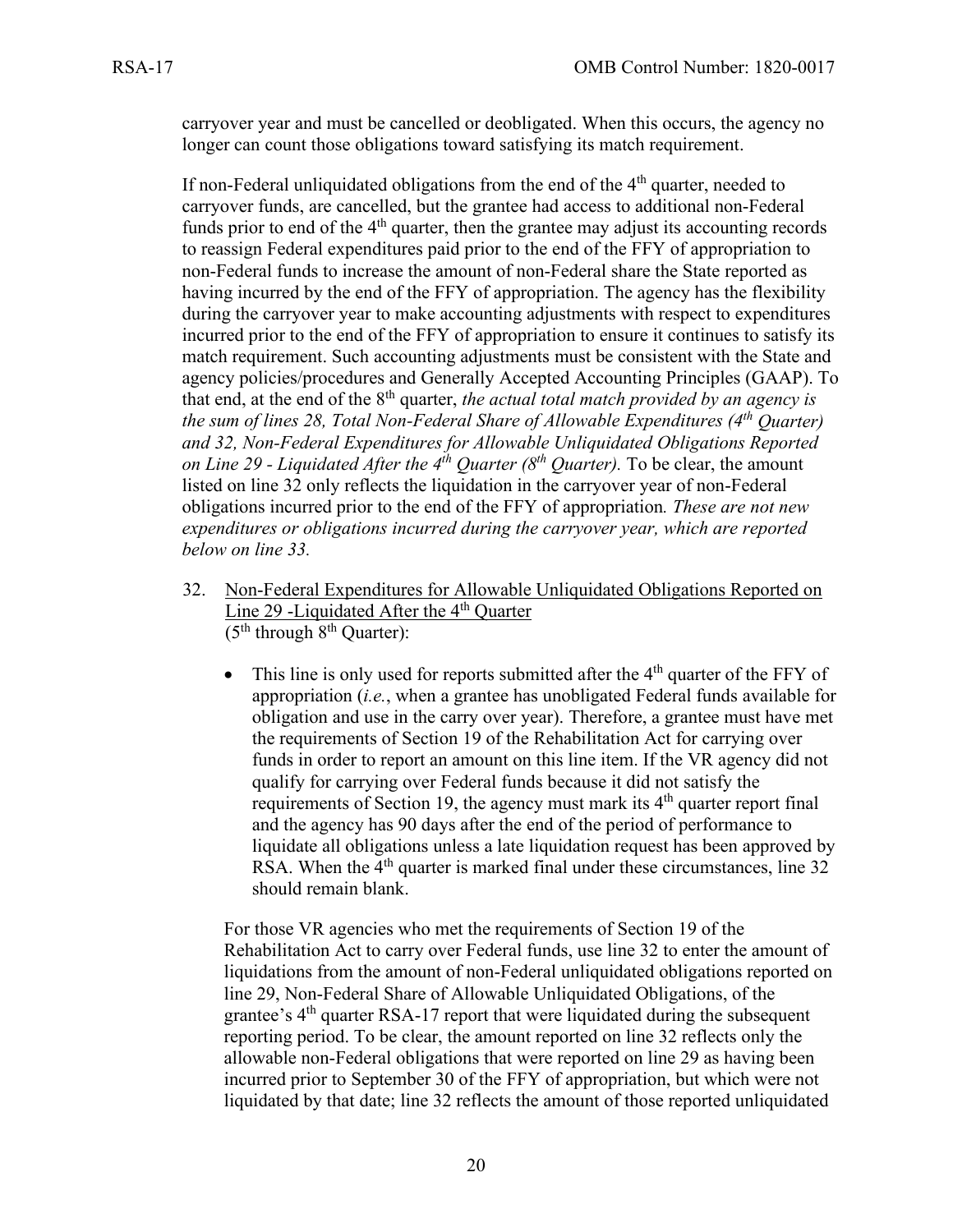obligations that have been liquidated during the carryover year. State VR agencies may not report new non-Federal expenditures on line 32 (*e.g.*, those non-Federal expenditures incurred during the carryover year; those non-Federal expenditures should be reported on line 33). Non-Federal share can only be counted as match when obligated by September 30 of the FFYof appropriation of an award as indicated on line 29 of the grantee's  $4<sup>th</sup>$  quarter RSA-17 and liquidated within 90 days after the end of the period of performance for that particular award.

*Allowable unliquidated obligations reported on the 4th quarter report (i.e., those that were incurred during the FFY of appropriation) that are cancelled during the carryover period, or otherwise not liquidated after the FFY of appropriation, may not be used toward satisfying the match requirement for the FFY of appropriation for that particular award because those obligations never came to fruition for the VR program*. This means, a grantee may not have access to its full Federal award for obligation and use in the carryover year if there were no excess non-Federal expenditures incurred prior to September 30 of the FFY of appropriation to cover the loss of these unliquidated obligations that "fell through" in the carryover year.

Funds for obligations reported on line 29, Non-Federal Share of Allowable Unliquidated Obligations, cancelled during the carryover period, may not be reobligated or liquidated for expenditures incurred during the carryover period and counted as match for the period of performance for the award because, pursuant to Section 19 of the Rehabilitation Act, match must be satisfied by the end of the FFY of appropriation in order to carry over funds to the subsequent year.

If non-Federal unliquidated obligations from the end of the  $4<sup>th</sup>$  quarter, needed to carryover funds, are cancelled, but the grantee had access to additional non-Federal funds prior to end of the  $4<sup>th</sup>$  quarter, then the grantee may adjust its accounting records to reassign Federal expenditures paid prior to the end of the FFY of appropriation to non-Federal funds to increase the amount of non-Federal share the State reported as having incurred by the end of the FFY of appropriation. This will result in a surplus of Federal cash on hand because Federal funds previously used to pay for an expenditure have now been adjusted to be paid with non-Federal funds. In this instance, the RSA-17 submitted by the grantee for the  $4<sup>th</sup>$  quarter of the FFY of appropriation must be revised to reflect an increased non-Federal share of expenditures, line 28, and a decreased amount of Federal expenditures, line 14. The grantee should ensure its internal controls address how the excess cash on hand is managed to ensure compliance with the Cash Management Improvement Act (CMIA) requirements and also note in the comments section of the RSA-17 the reason for the excess Federal cash on hand.

The grantee is responsible for ensuring that all RSA-17 data submitted, including changes, are reflected in the State's accounting system and consistent with the State's and agency's accounting policies/procedures and GAAP.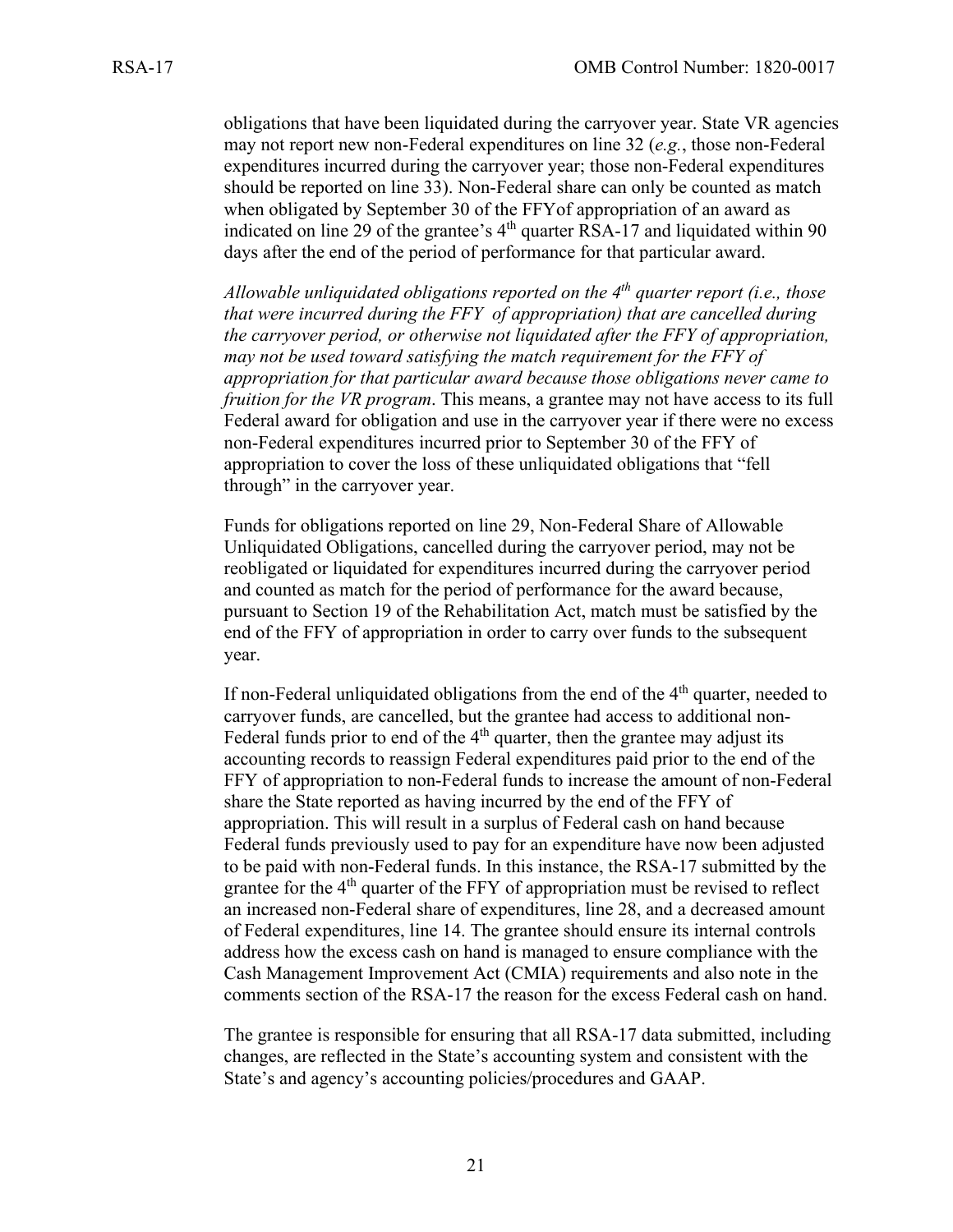33. Additional New Non-Federal Expenditures  $(5<sup>th</sup>$  through  $8<sup>th</sup>$  Quarter):

> For purposes of the VR program, a State must report all non-Federal expenditures in the FFY in which those expenditures are incurred for purposes of satisfying the maintenance of effort (MOE) requirement at Section  $111(a)(2)(B)$  of the Rehabilitation Act because MOE is determined on an FFY basis, not on the basis of a period of performance for an entire grant award. Enter on line 33 the amount, if any, of new non-Federal expenditures incurred during the carryover year. The amount on line 33, if any, represents new expenditures and obligations incurred during the carryover year, in accordance with 34 C.F.R. § 76.707. The amount reported on line 33 must not include the liquidation of obligations that were incurred during the FFY of appropriation, and reported on line 29, but liquidated during the carryover year and reported on line 32. The non-Federal expenditures reported on line 33, if any, will not count toward the prior FFY of appropriation's match requirement, but will count toward the current FFY's MOE requirement.

> For example, State A incurs sufficient non-Federal expenditures by the end of the FFY of Appropriation for FFY 2019 to carry over unexpended Federal funds into the subsequent FFY (FFY 2020) for obligation and use in accordance with Section 19 of the Rehabilitation Act. Even though State A provided sufficient non-Federal expenditures during FFY 2019 to match the Federal funds carried over, as the State continues to spend in the carryover year, the State's accounting system still divides every expenditure incurred during the carryover year of FFY 2020 into its Federal share (78.7 percent) and non-Federal share (21.3 percent). Although these non-Federal expenditures are incurred under the FFY 2019 VR grant award, the non-Federal expenditures incurred in FFY 2020 must be reported, for MOE purposes, on line 33 of the RSA-17 for FFY 2019 to ensure they are included for FFY 2020 MOE purposes.

34. Non-Federal Share for Establishment of Facilities for CRP Purposes  $(5<sup>th</sup>$  through  $8<sup>th</sup>$  Quarter):

Enter the non-Federal share of expenditures, also included on line 33, Additional New Non-Federal Expenditures, incurred during the carryover year, for the establishment of facilities for CRP purposes. Non-Federal expenditures for the purpose of establishing a facility for a CRP will not be counted toward the State's maintenance of effort (34 C.F.R. § 361.62(b)).

*Do not include Federal funds used for this purpose.* Only include those expenditures, paid with non-Federal funds, for activities that would meet the definition of "establishment of a facility for a public or nonprofit community rehabilitation program" at 34 C.F.R.  $\S$  361.5(c)(17). Do not include expenditures for staffing or other costs associated with establishment projects, such as those additional costs included in the definition of "establishment, development, or improvement of a public or nonprofit community rehabilitation program" at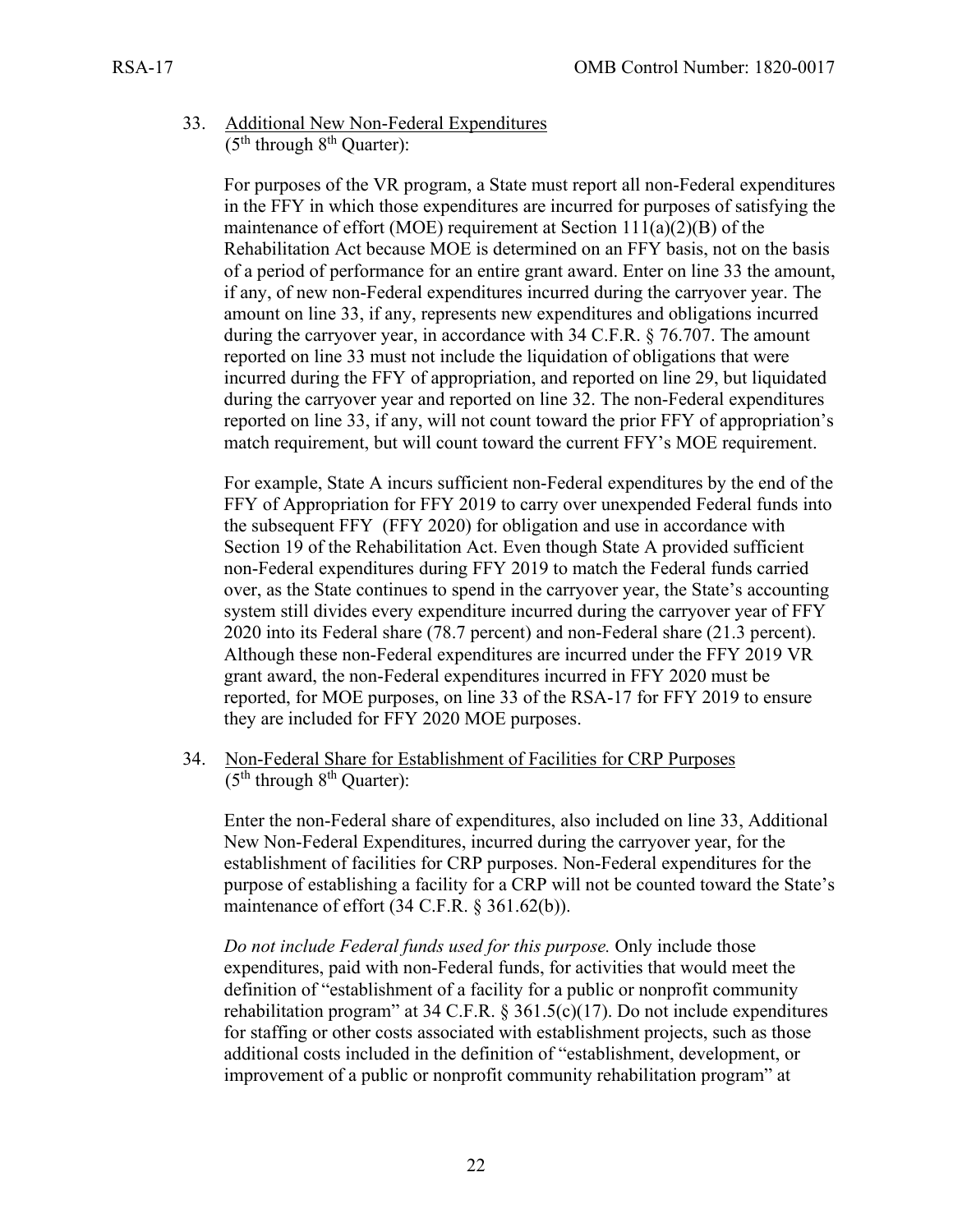34 C.F.R. § 361.5(c)(16). If no funds were used for this purpose during the reporting period, enter zero on this line.

35. Non-Federal Share for Construction of Facilities for CRP Purposes  $(5<sup>th</sup>$  through  $8<sup>th</sup>$  Quarter):

Enter the non-Federal share of allowable expenditures, also included on line 33, Additional New Non-Federal Expenditures, incurred during the carryover year, for the construction of facilities for CRP purposes. Non-Federal expenditures for the purpose of constructing a facility for a CRP will not be counted toward the State's maintenance of effort (Section  $101(a)(17)(C)$  and 34 C.F.R. § 361.62(b)).

*Do not include Federal funds used for this purpose.* Only include those expenditures, paid with non-Federal funds, for activities that would meet the definition of "construction of a facility for a public or nonprofit community rehabilitation program" at 34 C.F.R. § 361.5(c)(10). Do not include expenditures for staffing or other costs associated with establishment projects, such as those additional costs included in the definition of "establishment, development, or improvement of a public or nonprofit community rehabilitation program" at 34 C.F.R. § 361.5(c)(16). If no funds were used for this purpose during the reporting period, enter zero on this line.

### **F. Indirect Expenses**

Indirect costs (2 C.F.R. § 200.5) are generally charged to Federal awards via an approved indirect cost rate or cost allocation plan. Any State grantee that wishes to claim indirect costs under Federal grants through an indirect cost rate must prepare an indirect cost rate proposal (2 C.F.R. § 200.57) and submit it to the cognizant Federal agency for approval (2 C.F.R. part 200, Appendix VII, paragraph D). State grantees claiming indirect expenses based on a cost allocation plan (2 C.F.R. part 200, Appendix VII, paragraph F.3), rather than an indirect cost rate, must develop, document, maintain for audit, or submit, as appropriate, a narrative cost allocation methodology for indirect costs to the cognizant agency for review, negotiation, and approval. Grantees with indirect cost rates that change between State fiscal years must use separate rows for each approved indirect cost rate applicable to expenditures incurred during the period of performance.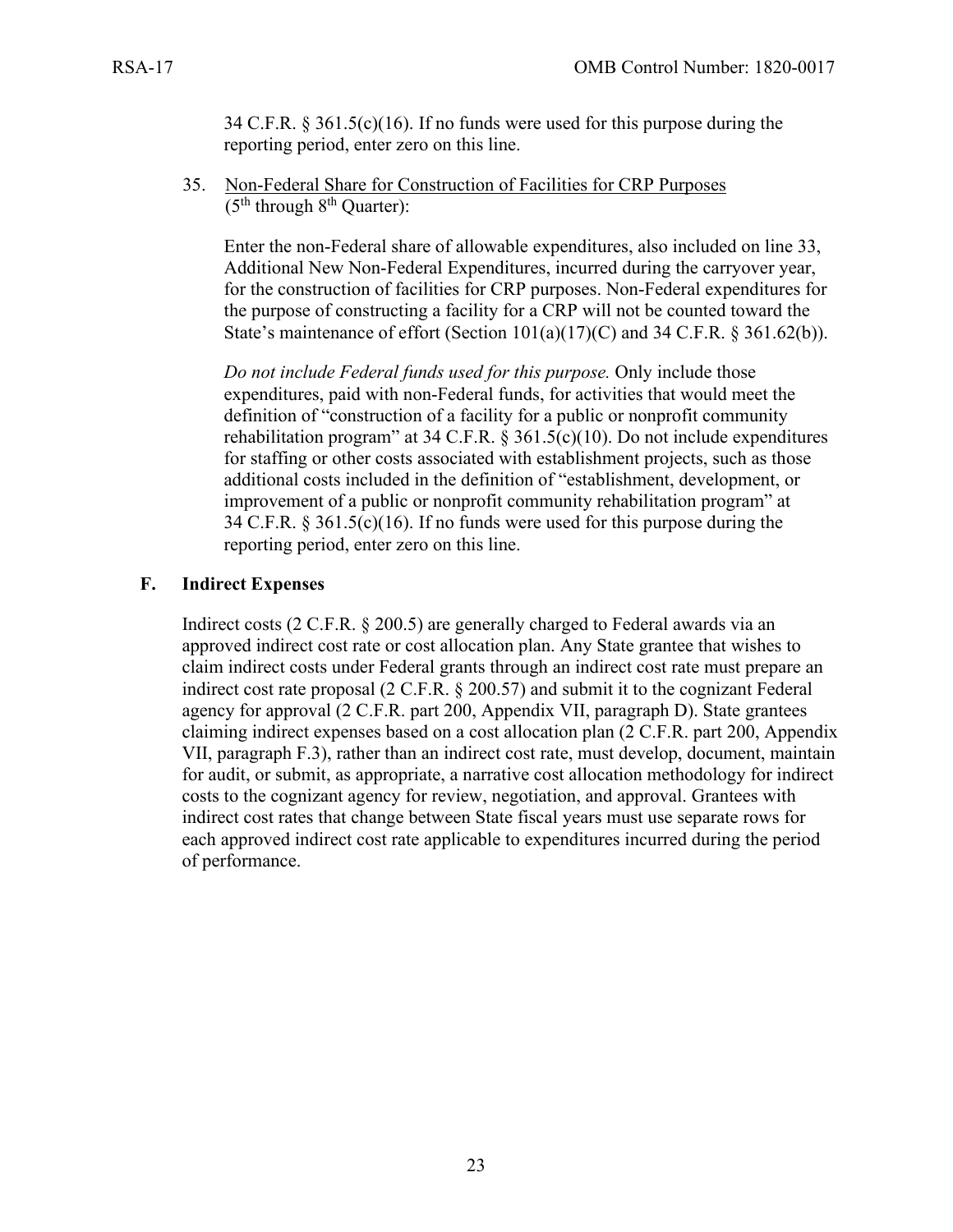#### 36. Federal Cognizant Agency for Indirect Costs:

Enter the name of the Federal cognizant agency that approved the agency's indirect cost rate or cost allocation plan.

a. Type of Rate(s):

Select whether the approved indirect cost rate is Provisional, Predetermined, Final, or Fixed. If indirect costs are based on an approved cost allocation plan, select cost allocation plan.

b. Rate:

Enter the approved indirect cost rate(s) in effect during the reporting period. For cost allocation plans only, enter "100" percent, representing the total net costs attributable to this award.

c. Period From:

Enter the beginning effective date(s) for the approved indirect cost rate(s).

d. Period To:

Enter the ending date(s) for the approved indirect cost rate(s).

e. Base:

Enter the amount of the base against which the approved indirect cost rate(s) was applied. The base includes allowable expenditures to which the approved indirect cost rate may be applied. For cost allocation plans, enter the total amount of the cost allocation plan costs (include both non-Federal and Federal).

- f. Amount Charged (line 36b multiplied by line 36e):
	- Data entry is not required.
- g. Federal Share:

Enter the Federal share of the amount in 36f, Amount Charged.

- h. Totals:
	- Data entry is not required.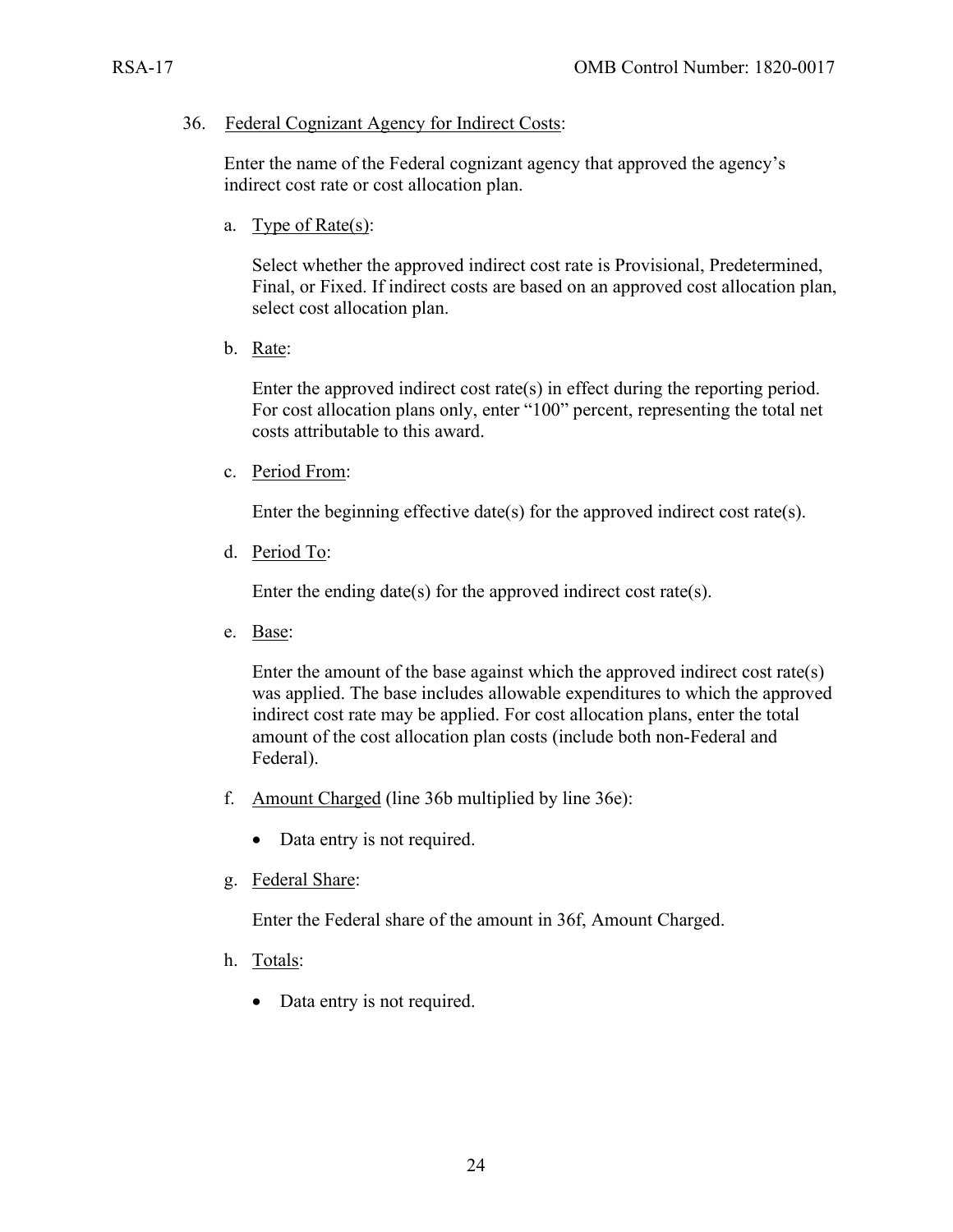### **G. Federal and Non-Federal Expenditures (Include Expenditures Incurred with Program Income — Do NOT Include Unliquidated Obligations)**

### 37. Administrative Expenditures:

Include on this line all expenditures incurred in the performance of administrative functions under the VR program, including expenses related to program planning, development, monitoring, evaluation, and infrastructure expenditures for the onestop service delivery system. See definition of "administrative costs," for purposes of the VR program, at 34 C.F.R. § 361.5(c)(2). Include program income expenditures, but do not include any unliquidated obligations. Examples include, but are not limited to: expenditures for quality assurance; budgeting, accounting, financial management and information systems; providing program information to the public; technical assistance and support services to other State agencies, private nonprofit organizations, and businesses and industries; State Rehabilitation Council and other advisory committees; professional organization membership dues for designated State unit (DSU) employees; the removal of architectural barriers in State VR agency offices and State-operated rehabilitation facilities; operating and maintaining DSU facilities, equipment, and grounds; supplies; administration of Comprehensive System of Personnel Development, including personnel administration, training and staff development; administrative salaries, including support staff; travel expenditures; expenditures incurred in conducting reviews of determinations made by personnel of the DSU; and legal expenses (34 C.F.R. § 361.5(c)(2)).

#### 38. Expenditures Incurred for the Provision of Pre-employment Transition Services Provided by Agency Staff Only:

Report in this category expenditures made by the VR agency for pre-employment transition services provided directly by its personnel. VR agencies are responsible for ensuring the agency's tracking of time and attendance includes the ability to track staff time spent providing the "required," "authorized," and coordination pre-employment transition service activities, respectively. Only in this manner, can a VR agency ensure that it can provide all "required" pre-employment transition services needed by students with disabilities in the State and coordination activities, as described in Section 113(b) and (d), respectively, of the Rehabilitation Act, before providing other "authorized" pre-employment transition services permitted under Section 113(c) of the Rehabilitation Act. Include only those services for which the reserved funds may be used (e.g., required, authorized and coordination pre-employment transition service activities) including as well as other VR services necessary to benefit from the required pre-employment transition services (see Notice of Interpretation: Pre-Employment Transition Services Flexibility Regarding the Use of Federal Vocational Rehabilitation Funds published in the *Federal Register* on February 28, 2020). *Do not include administrative expenses related to rent, utilities, and supplies, etc., in this section.*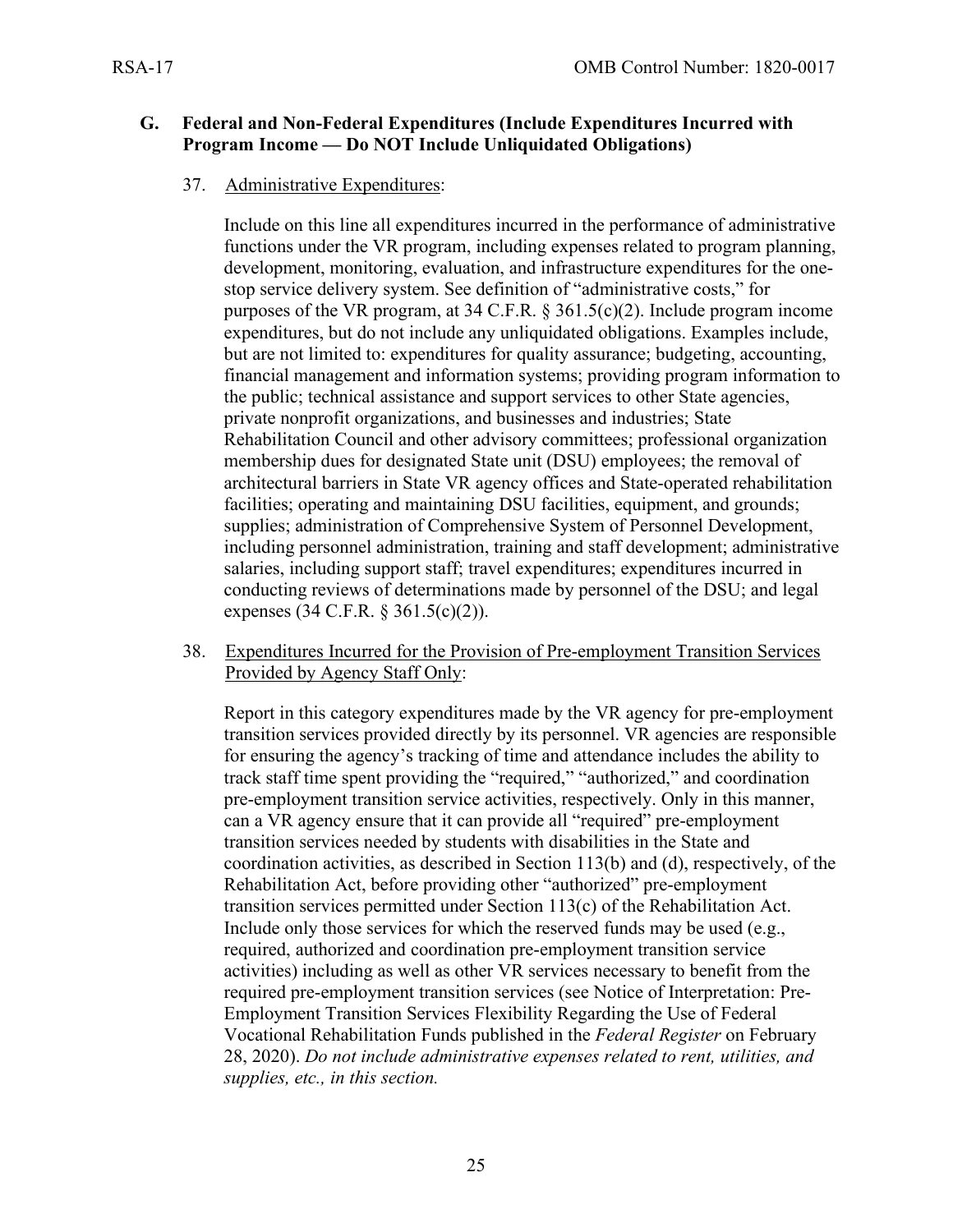a. Required and Coordination Pre-employment Transition Services Provided by VR Agency Staff Only:

Enter the salary and benefits cost allocable to the provision of required preemployment transition services provided by VR agency staff. In addition, include the salary and benefits cost allocable to the provision of preemployment transition coordination activities provided by VR agency staff. Documentation must support the distribution of the employee's salary or wages to the specific activity (2 C.F.R. § 200.430(i)). Section 113(b) of the Rehabilitation Act describes the required pre-employment transition services that must be provided to students with disabilities. Section 113(d) of the Rehabilitation Act describes pre-employment transition services coordination activities.

b. Authorized Pre-employment Transition Services Provided by VR Agency Staff Only:

Enter the salary and benefits cost allocable to the provision of authorized preemployment transition services provided by VR agency staff. Documentation must support the distribution of the employee's salary or wages to the specific activity (2 C.F.R. § 200.430(i)). Section 113(c) of the Rehabilitation Act describes the authorized pre-employment transition services that may be provided on behalf of students with disabilities.

39. Services to Groups:

Enter the amount of Federal and non-Federal funds, including program income, expended for each of the following services to groups of individuals with disabilities in accordance with Section 103(b) of the Rehabilitation Act and 34 C.F.R. § 361.49.

- a. Establishment, Development, or Improvement of CRPs.
	- Data entry is not required.
- b. Telecommunication Systems (34 C.F.R. § 361.49(a)(2)).
- c. Special Services to Provide Nonvisual Access to Information (34 C.F.R. § 361.49(a)(3)).
- d. Technical Assistance to Businesses (34 C.F.R. § 361.49(a)(4)).
- e. Business Enterprise Program (34 C.F.R. § 361.49(a)(5)).
- f. Transition Consultation and Technical Assistance (34 C.F.R. § 361.49(a)(6)).
- g. Transition Services to Youth and Students (34 C.F.R. § 361.49(a)(7)).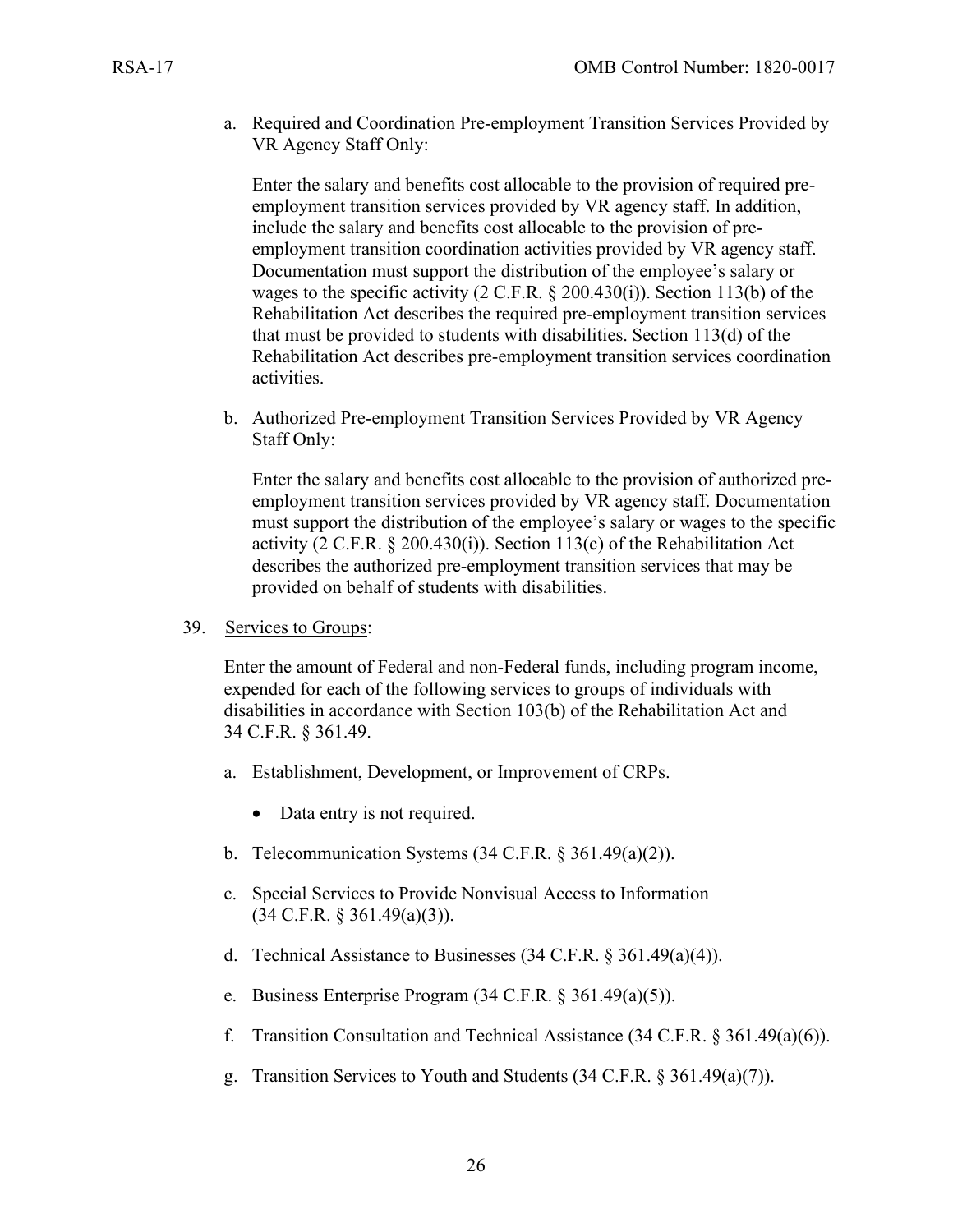- h. Establishment, Development, or Improvement of Assistive Technology (34 C.F.R. § 361.49(a)(8)).
- i. Support for Advanced Training (34 C.F.R. § 361.49(a)(9)).
- 40. American Job Center Infrastructure Expenditures:

Enter the total amount of Federal and Non-Federal funds disbursed for payment of American Job Center (AJC)/one-stop center infrastructure expenditures. The Federal share amount listed on line 40 is also included on line 14, which identifies the total amount of all Federal expenditures incurred under the VR program for all purposes, and line 40, Administrative Costs. Similarly, the non-Federal share included in line 40 is included in line 28 or 33, in accordance with those line item instructions, which include the total amount of non-Federal expenditures incurred under the VR program for all purposes, and line 40, Administrative Expenditures.

Infrastructure expenditures for AJCs are defined as non-personnel costs that are necessary for the general operation of the one-stop center, including: rental of the facilities; utilities and maintenance; equipment (including assessment-related and assistive technology for individuals with disabilities); and technology to facilitate access to the one-stop center, including technology used for the center's planning and outreach activities (WIOA sec.  $121(h)(4)$ , 34 C.F.R. § 361.700). This list is not exhaustive. For example, expenditures for the development and use of the common identifier (i.e., AJC signage) and supplies, as defined in the Uniform Guidance at 2 C.F.R. § 200.94, used to support the general operation of the onestop center, may be considered allowable infrastructure expenditures. It is important to note that VR funds used to pay for the VR program's proportional share of the infrastructure costs of the AJCs are considered "administrative costs," as defined in 34 C.F.R. § 361.5(c)(2), for purposes of the VR program.

Non-personnel expenditures include all expenditures that are not compensation for personal services. For example, payments for technology-related services performed by vendors or contractors are non-personnel expenditures and may be identified as infrastructure expenditures if they are necessary for the general operation of the one-stop center. Such expenditures may include service contracts with vendors or contractors, equipment, and supplies. Do not include non-cash or third-party in-kind contributions.

For additional information about infrastructure expenditures, refer to TAC 17-03: Infrastructure Funding of the One-Stop Delivery System.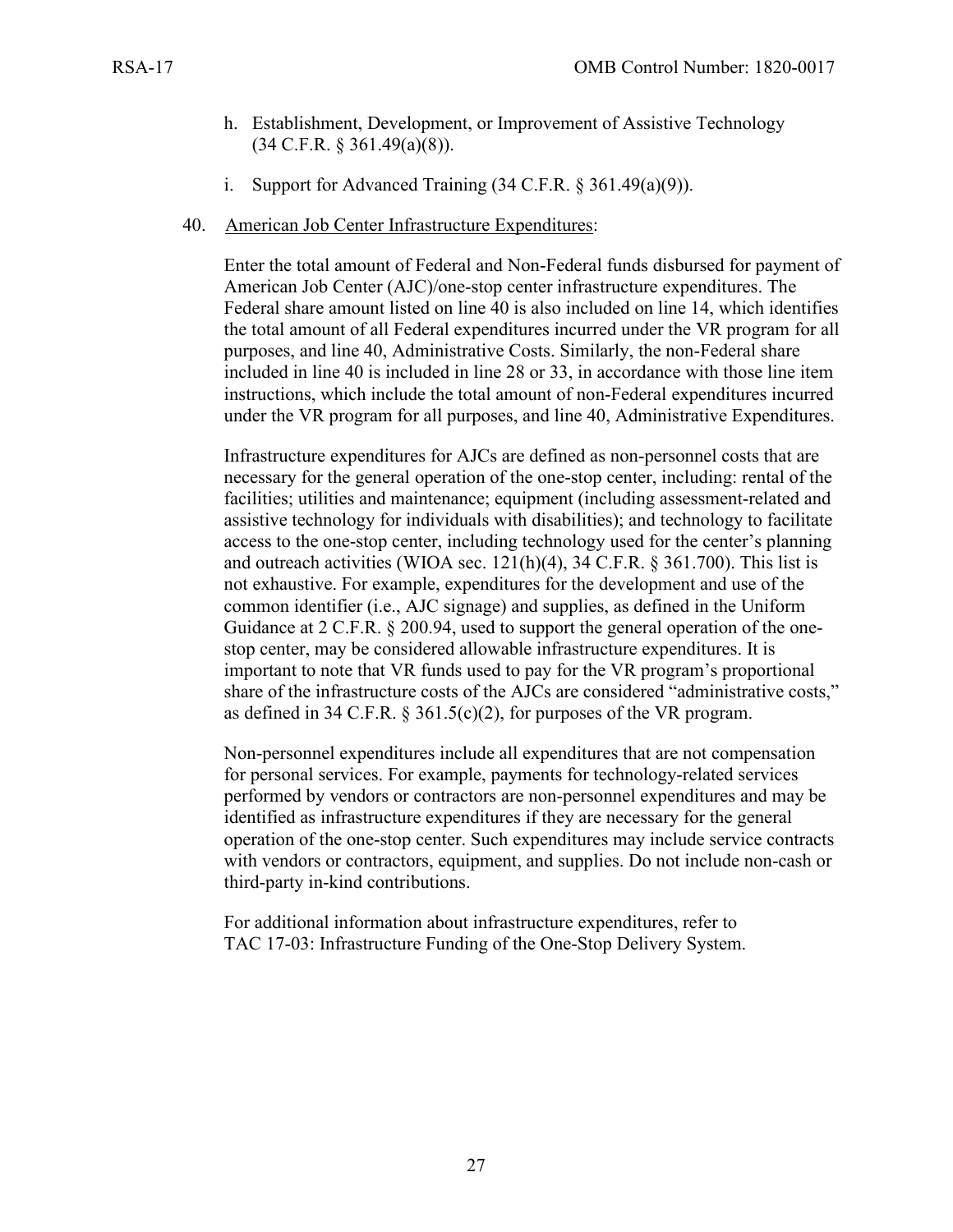41. Innovation and Expansion (I&E) Expenditures:

Enter the total amount of Federal and non-Federal funds expended for the development and implementation of innovative approaches to expand and improve the provision of vocational rehabilitation services to individuals with disabilities in accordance with (Section 101(a)(18) of the Rehabilitation Act and 34 C.F.R. § 361.35).

a. I&E Expenditures Supporting State Rehabilitation Council Resource Plan.

Of the total amount of I&E expenditures reported on line 41, enter the amount that was expended for I&E expenditures supporting the State Rehabilitation Council resource plan (34 C.F.R. § 361.35(a)(2)).

b. I&E Expenditures Supporting the State Independent Living Council Resource Plan.

Of the total amount of I&E expenditures reported on line 41, enter the amount that was expended for I&E expenditures supporting the State Independent Living Council resource plan  $(34 \text{ C.F.R. } 8 \text{ 361.35(a)(3)}).$ 

## **H. Remarks**

## 42. Remarks:

This section can be used, as needed, to clarify and explain amounts reported and changes from amounts previously reported.

## **I. Certification**

By signing this report, I certify to the best of my knowledge and belief that the report is true, complete, and accurate, and the expenditures, disbursements and cash receipts are for the purposes and objectives set forth in the terms and conditions of the Federal award. I am aware that any false, fictitious, or fraudulent information, or the omission of any material fact, may subject me to criminal, civil or administrative penalties for fraud, false statements, false claims or otherwise. (U.S. Code Title 18, Section 1001 and Title 31, Sections 3729-3730 and 3801-3812).

43. Name and Title of Authorized Certifying Official:

Enter the name and title of the authorized certifying official.

44. Telephone (Area code, number, and extension):

Enter the telephone number of the authorized certifying official using the specified format.